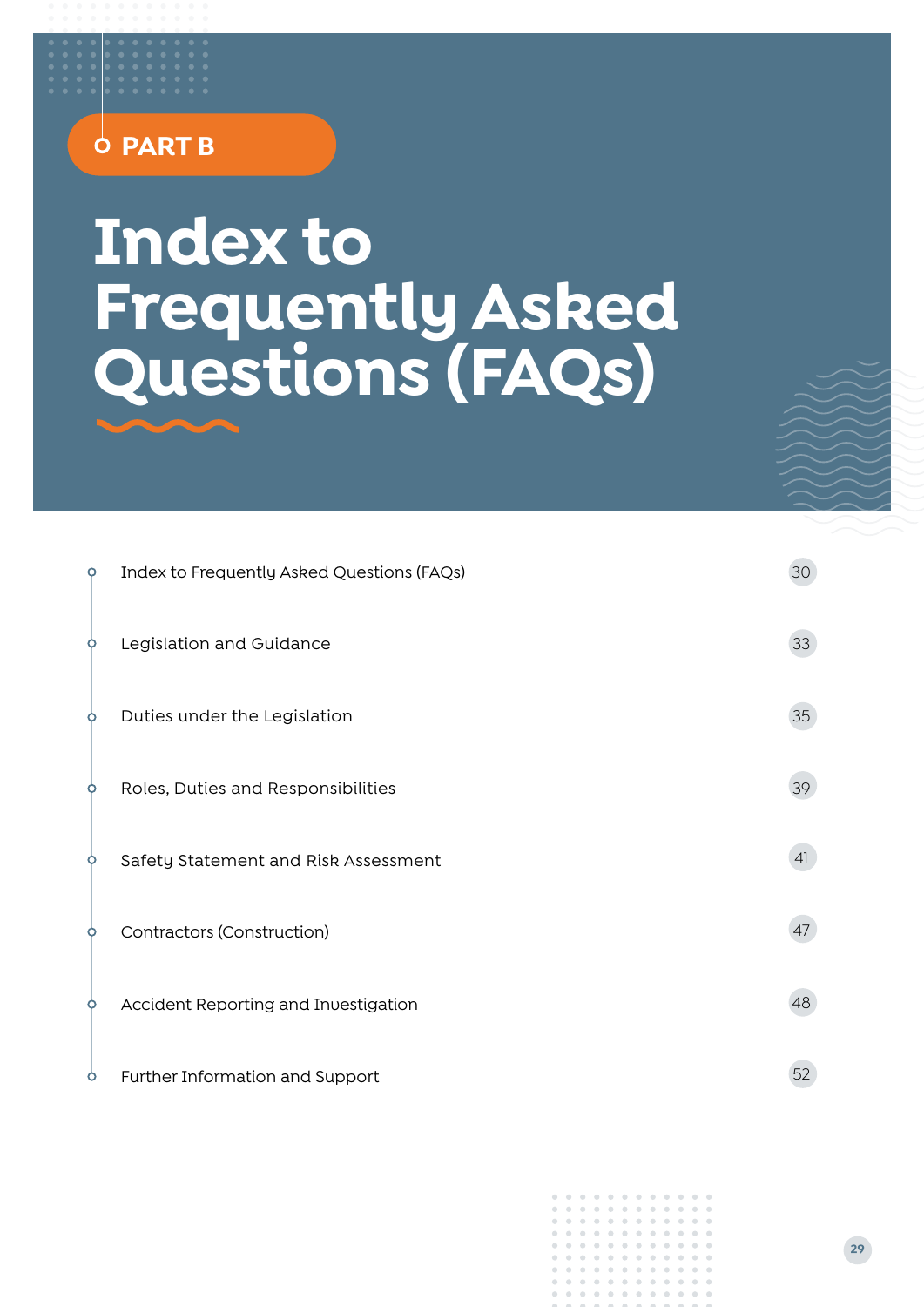

<span id="page-1-0"></span>**Part B** 

## **Index to Frequently Asked Questions (FAQs)**

The following is a current list of frequently asked questions that you will find answers to online at the Guidelines area on **www.hsa.ie/education**. These will be updated and added to over time.

#### Ò **Legislation and Guidance**

- **Q 1. What is the Safety, Health and Welfare at Work Act 2005?**
- **Q 2. What are the Safety, Health and Welfare at Work (General Application) Regulations 2007 to 2016?**
- **Q 3. Are welfare requirements covered under health and safety legislation?**
- **Q 4. What is a competent person?**
- **Q 5. What are the Fire Services Acts, 1981 and 2003?**
- **Q 6. Do these Guidelines on Managing Safety, Health and Welfare in Post-Primary Schools have a legal standing?**
- **Q 7. Are the Guidelines relevant to all employees within the school?**
- **Q 8. Is safety, health and welfare planning part of school self-evaluation and planning?**

#### Ò **Duties under the Legislation**

- **Q 9. What is meant by the term 'employer'?**
- **Q 10. What is meant by the terms 'employee'?**
- **Q 11. Who is responsible for managing safety, health and welfare in schools?**
- **Q 12. What are the duties of the Board of Management/ETB as employer under The Safety, Health and Welfare at Work Act 2005?**
- **Q 13. What are the duties of employees/staff while at work?**
- **Q 14. What is the Board of Management/ETB's duty of care as an employer?**
- **Q 15. What is 'negligence'?**
- **Q 16. What is vicarious liability?**
- **Q 17. What are the duties of the Board of Management/ETB under The Occupiers' Liability Act 1995?**
- **Q 18. There seems to be a lot of law applying to safety, health and welfare. Must a school be expert in all of it?**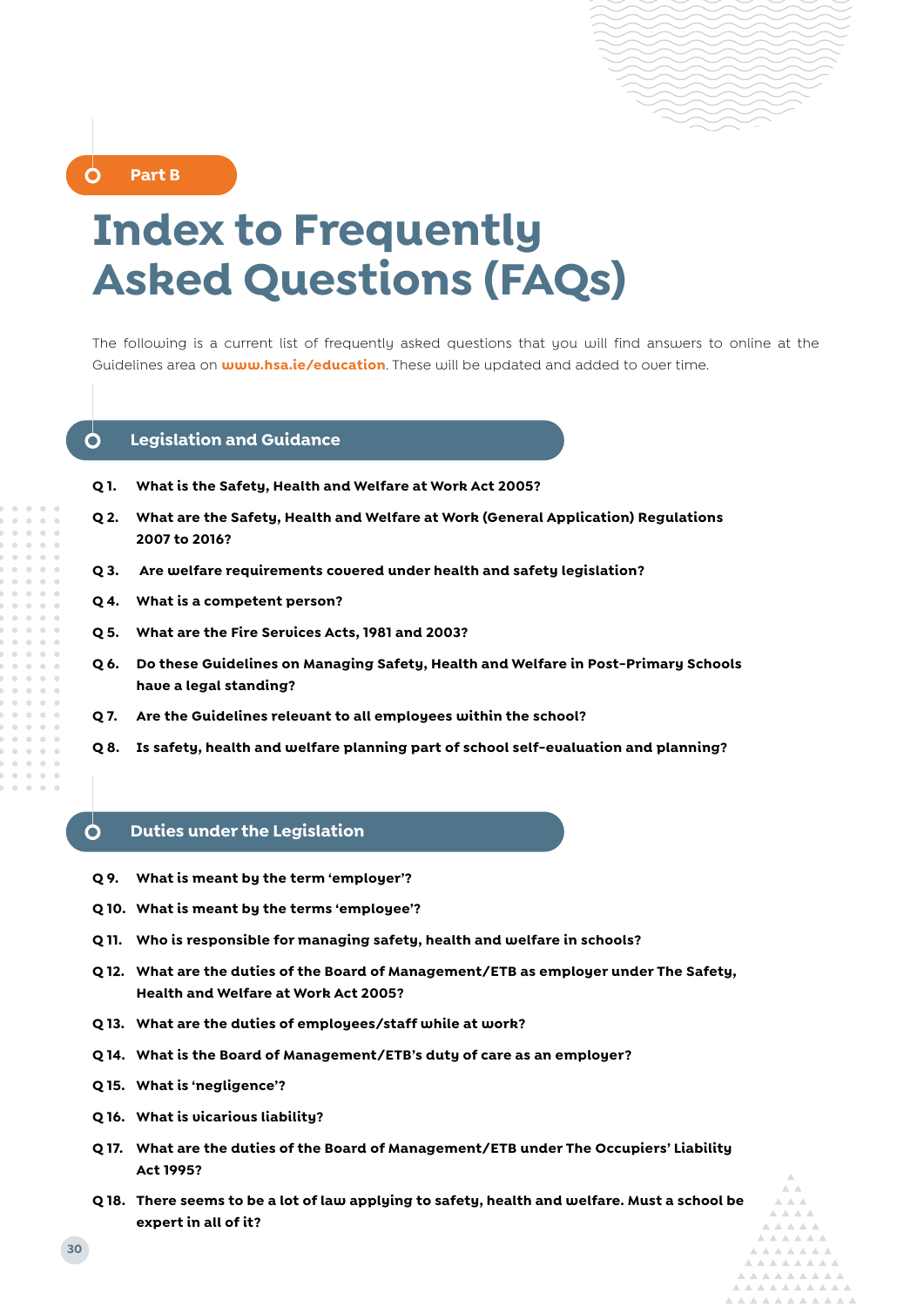#### **Roles, Duties and Responsibilities**

- **Q 19. What are the responsibilities of directors and senior managers for workplace safety, health and welfare?**
- **Q 20. Must a school appoint a safety officer or designate (for example the Principal) to manage safety on the Board of Management/ETB's behalf?**
- **Q 21. Is a safety committee mandatory?**
- **Q 22. What is the role of a safety representative in the workplace?**
- **Q 23. Who selects the safety representative?**
- **Q 24. Can a safety representative be held legally accountable for putting any safety proposals into effect?**
- **Q 25. Does a safety representative carry out workplace inspections?**

#### **Safety Statement and Risk Assessment**

**Q 26. What is a safety statement?**

Ò

- **Q 27. Whose responsibility is it to prepare a safety statement?**
- **Q 28. What should be addressed in a school's safety statement?**
- **Q 29. What is a safety, health and welfare policy?**
- **Q 30. What is meant by the term 'hazard?'**
- **Q 31. Are there different types of hazards?**
- **Q 32. What happens if I identify a hazard and do not act on it?**
- **Q 33. What is meant by the term 'risk?'**
- **Q 34. What is risk assessment?**
- **Q 35. What is meant by the terms 'controls/control measures?'**
- **Q 36. What are the general principles of prevention and how may these be applied in the school?**
- **Q 37. Who needs to be considered in the risk assessments?**
- **Q 38. How often should a school write or revise its safety statement?**
- **Q 39. As a teacher, can I complete a risk assessment for my classroom?**
- **Q 40. How often should the safety statement be brought to the attention of staff?**
- **Q 41. Should risk assessments (as part of the safety statement) cover off-site school activities and events, e.g. school tours, field trips, trips abroad?**
- **Q 42. Some groups use our premises at night or on weekends. Should risk assessments (as part of the safety statement) include their activities?**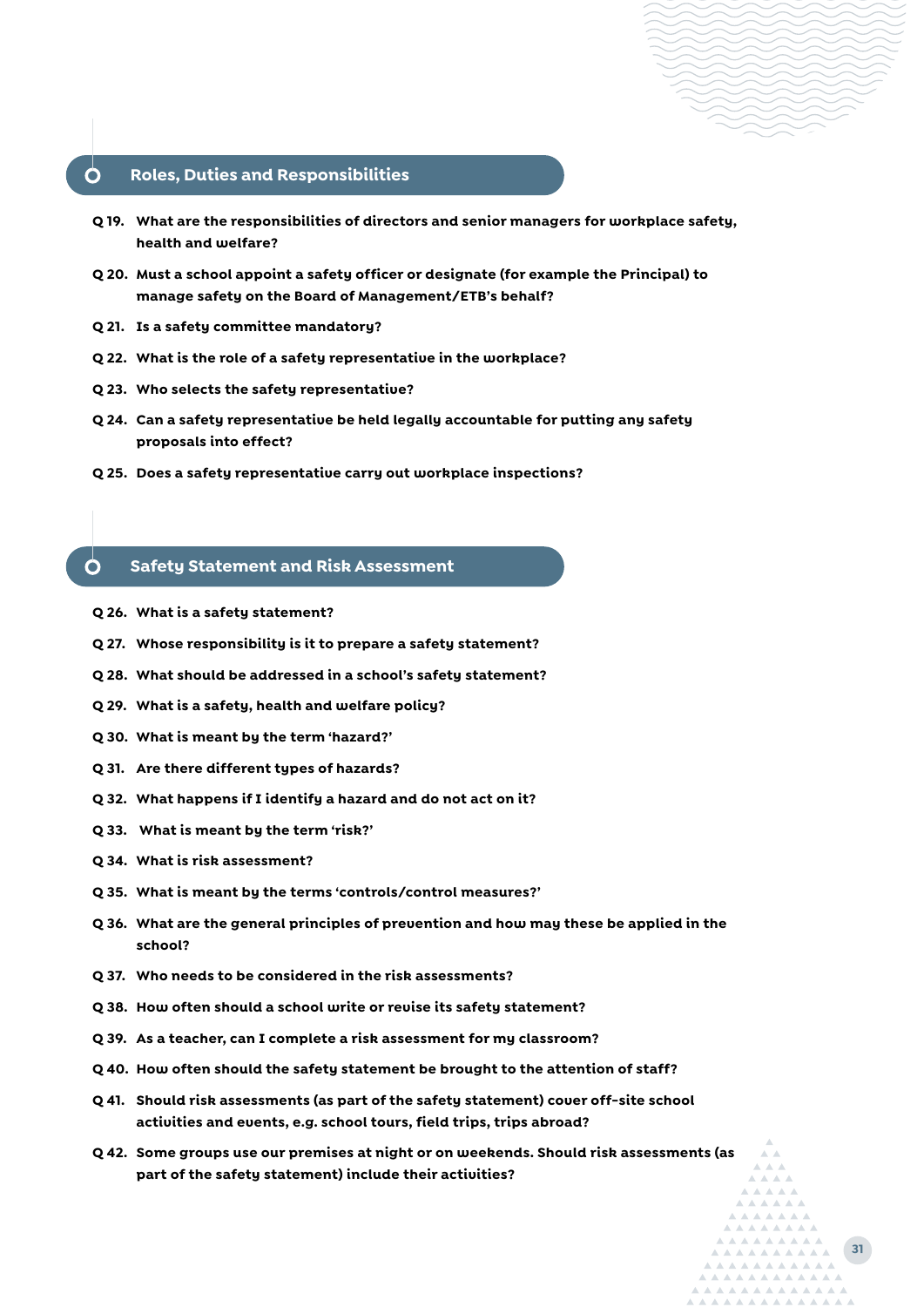- 
- **Q 43. Should the Board of Management/ETB consult staff on the content and implementation of the safety statement?**
- **Q 44. Should the Board of Management/ETB consult with parents/guardians and students before drafting the safety statement?**

#### **Contractors (Construction)**

- **Q 45. Do I need a safety statement from each contractor coming into the school?**
- **Q 46. What is a school's duty if it engages a contractor to carry out construction work?**

#### ∩ **Accident Reporting and Investigation**

- **Q 47. What are the main causes of accidents in schools?**
- **Q 48. What is the Health and Safety Authority and what does it do?**
- **Q 49. Who is responsible for reporting accidents to the Health and Safety Authority?**
- **Q 50. What types of accidents must be reported to the Health and Safety Authority?**
- **Q 51. How should accidents be reported?**
- **Q 52. Must a school keep a record of all accidents and dangerous occurrences?**
- **Q 53. Which accidents involving non-workers (e.g. students, visitors, employees of another enterprise) are reportable to the Health and Safety Authority?**
- **Q 54. What is the State Claims Agency and what does it do?**
- **Q 55. Which incidents should be reported to the State Claims Agency?**
- **Q 56. If I am reporting an accident what should I record?**
- **Q 57. Why do I need to investigate accidents?**

#### Ο **Further Information and Support**

- **Q 58. What considerations should the school make for employees with disabilities?**
- **Q 59. The safety signs in our school contain text. Is this correct?**
- **Q 60. What happens if a Health and Safety Authority Inspector finds something wrong in my school?**
- **Q 61. What training/induction should a school provide for new teachers, including substitute teachers, who may be contracted in for a few days?**
- **Q 62. Where can I get further information, advice and resources?**
- **Q 63. Does our school need a transportation policy?**
- **Q 64. Is there a relationship between the taught curriculum and the safety statement?**

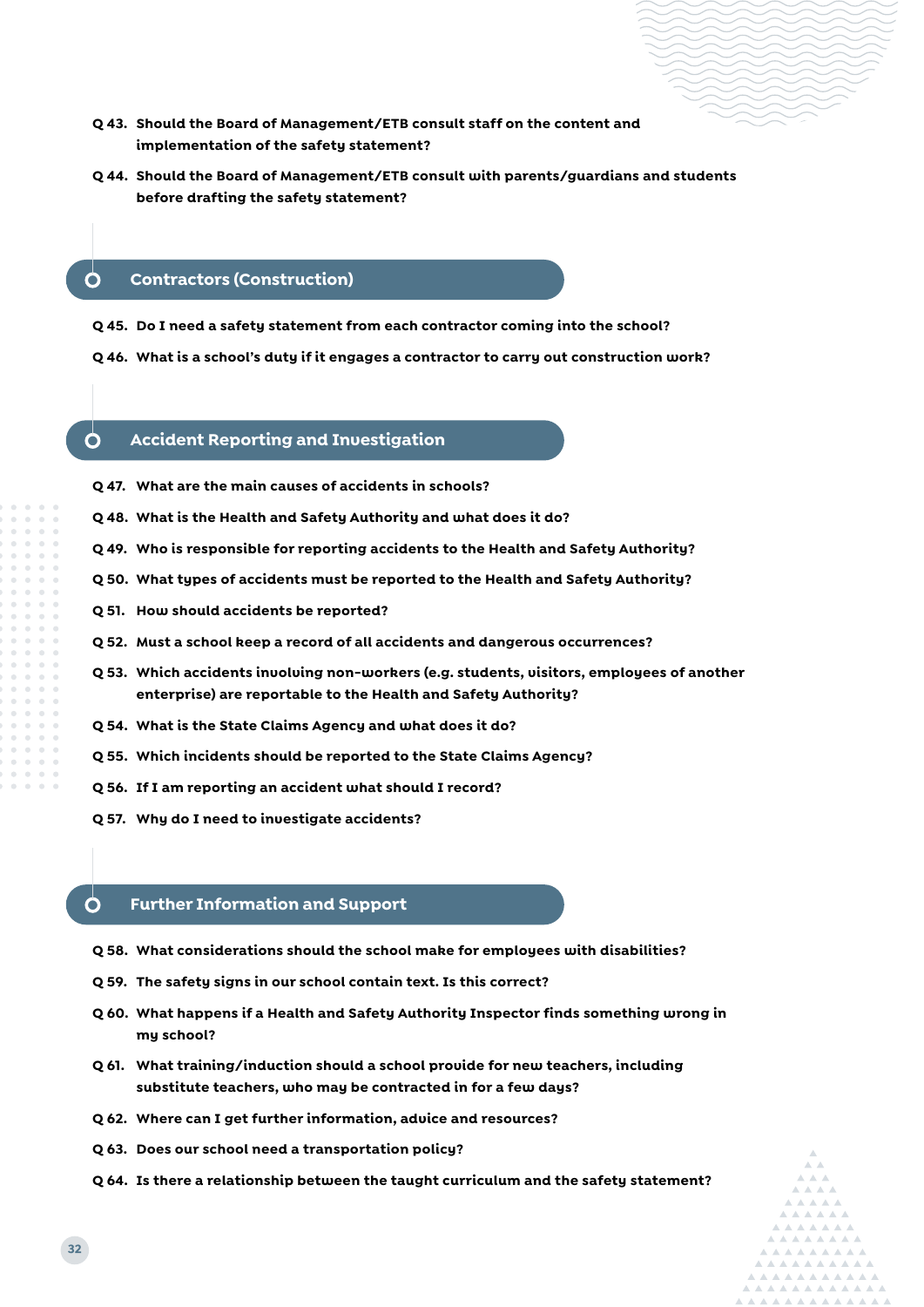**Part B** 

## **FREQUENTLY ASKED QUESTIONS (FAQS)**

You will find also find these online at **www.hsa.ie/education**

#### <span id="page-4-0"></span> $\mathbf{\Omega}$ **Legislation and Guidance**

#### **Q1. What is the Safety, Health and Welfare at Work Act 2005?**

**A.** *The Safety, Health and Welfare at Work Act 2005* details how safety, health and welfare should be managed and it clarifies the responsibilities of employers, the self-employed, employees and various other parties in relation to safety, health and welfare at work. The Act also details the role and functions of the Health and Safety Authority, provides for a range of enforcement measures and specifies penalties that may be applied for breaches of occupational safety, health and welfare rules. As the Act is an enabling Act, new regulations can be added from time to time.

The 2005 Act is available on **www.hsa.ie** under 'Legislation'

### **Q2. What are the Safety, Health and Welfare at Work (General Application) Regulations 2007 to 2016?**

**A.** These regulations replace, simplify and update many older regulations that apply to all places of work. The term "general application" means the various parts and sections apply to all employments including schools. The regulations set out requirements concerning manual handling of loads, electricity, noise, vibration, first-aid, etc.

The Safety, Health and Welfare at Work (General Application) Regulations apply to the following:

| Workplace                                                                             | Electricity                                                                          | Night work and shift work      |
|---------------------------------------------------------------------------------------|--------------------------------------------------------------------------------------|--------------------------------|
| Use of work equipment                                                                 | Work at height                                                                       | Safety signs at places of work |
| Personal protective<br>equipment (PPE) Protection<br>of children and young<br>persons | Protection of pregnant.<br>post-natal and breastfeeding<br>employees Manual handling | Manual handling                |
| Control of noise at work                                                              | First-aid                                                                            | Display screen equipment       |
| Control of uibration at<br>work                                                       | Explosiue atmosphere at<br>places of work                                            |                                |

The full set of Regulations are available on **<www.hsa.ie>** under 'Legislation'. The Guidelines to the Regulations are available on **[www.hsa.ie/publications](www.hsa.ie/Publications)** under the category 'General Application Regulations'.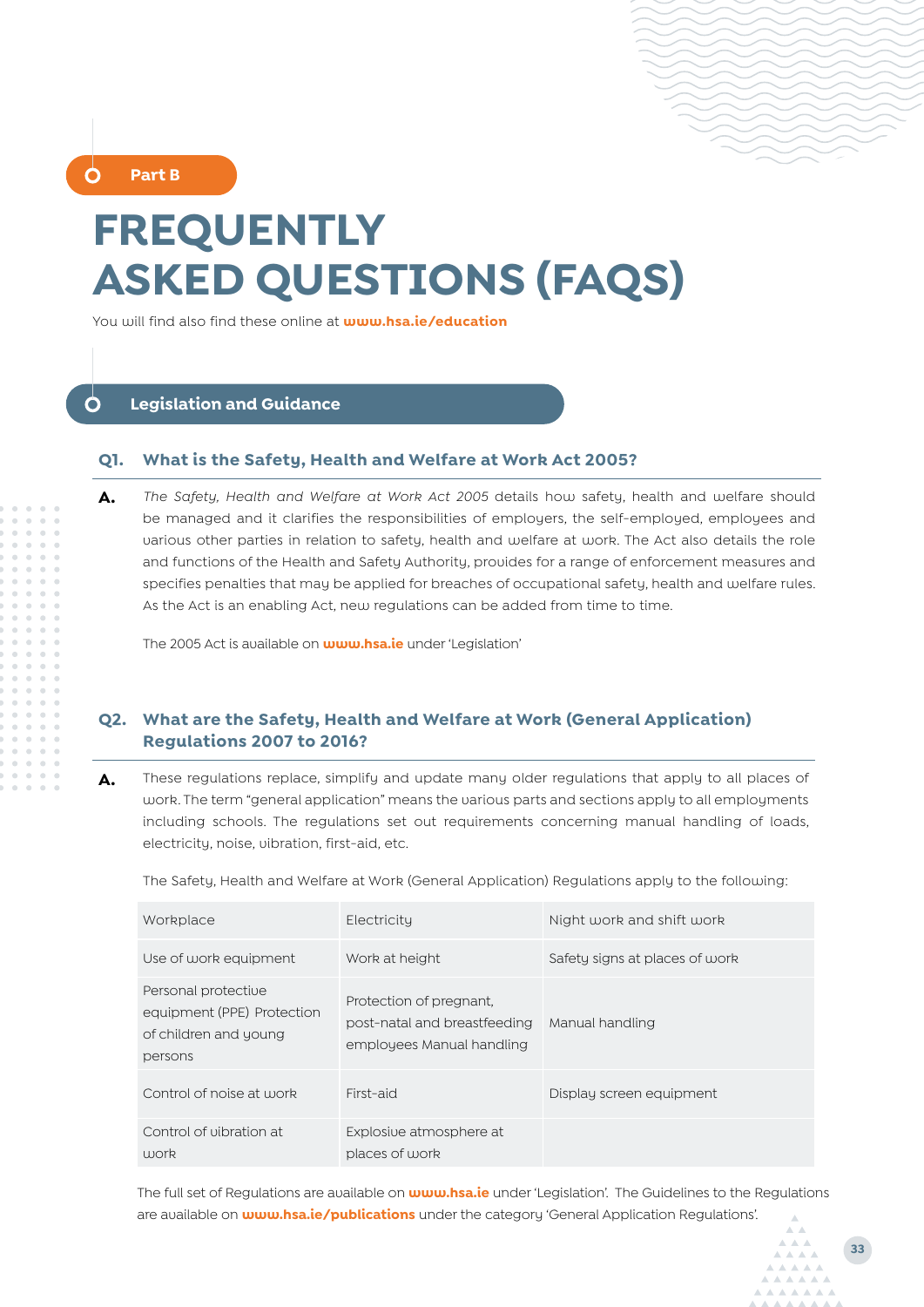#### **Q3. Are welfare requirements covered under health and safety legislation?**

- A. General welfare requirements in the workplace are covered under the Safety, Health and Welfare at Work (General Application) Regulations 2007 – Chapter 1 of Part 2: Workplace. The Board of Management/ETB, as the employer, must ensure that the relevant requirements outlined under these Regulations are met, including those relating to:
	- **•** maintaining a clean, hygienic place of work
	- **•** suitable facilities for sitting (depending on the type of work activity)
	- **•** suitable facilities for taking meals
	- **•** supply of drinking water
	- **•** rest rooms and rest areas
	- **•** sanitary and washing facilities
	- **•** changing rooms and lockers (depending on the type of work activity)
	- **•** pregnant, postnatal and breastfeeding employees
	- **•** employees with disabilities

These provisions specifically apply to employers and employees at a place of work. This includes all staff working in an educational establishment. General guidance on Chapter 1 of Part 2: Workplace can be found on **www.hsa.ie**

Technical Guidelines and Standards applicable to post-primary schools, for example on Sanitary Facilities, are available from the Department of Education and Skills **www.education.ie**

#### **Q4. What is a competent person?**

**A.** According to the Safety, Health and Welfare at Work Act 2005, a person is deemed to be a competent person where, having regard to the task he or she is required to perform and taking account of the size or hazards (or both of them) of the undertaking or establishment in which he or she undertakes work, the person possesses sufficient training, experience and knowledge appropriate to the nature of the work to be undertaken.

#### **Q5. What are the Fire Services Acts, 1981 and 2003\*?**

**A.** The Fire Services Act 1981 makes provision for the establishment of fire authorities and the organisation of fire services and for fire safety, fire fighting, the protection and rescue of persons and property and related matters.

The fire authorities have various powers of inspection and enforcement for fire prevention/safety measures in existing buildings including schools. The 'duty of care' in respect to fire safety in buildings rests with the owner/ occupier under the Fire Services Act 1981.

The Fire Services Act 2003 provides for the licensing of indoor events and amends the Fire Services Act 1981.

\*The Fire Services Acts can be accessed on **www.irishstatutebook.ie**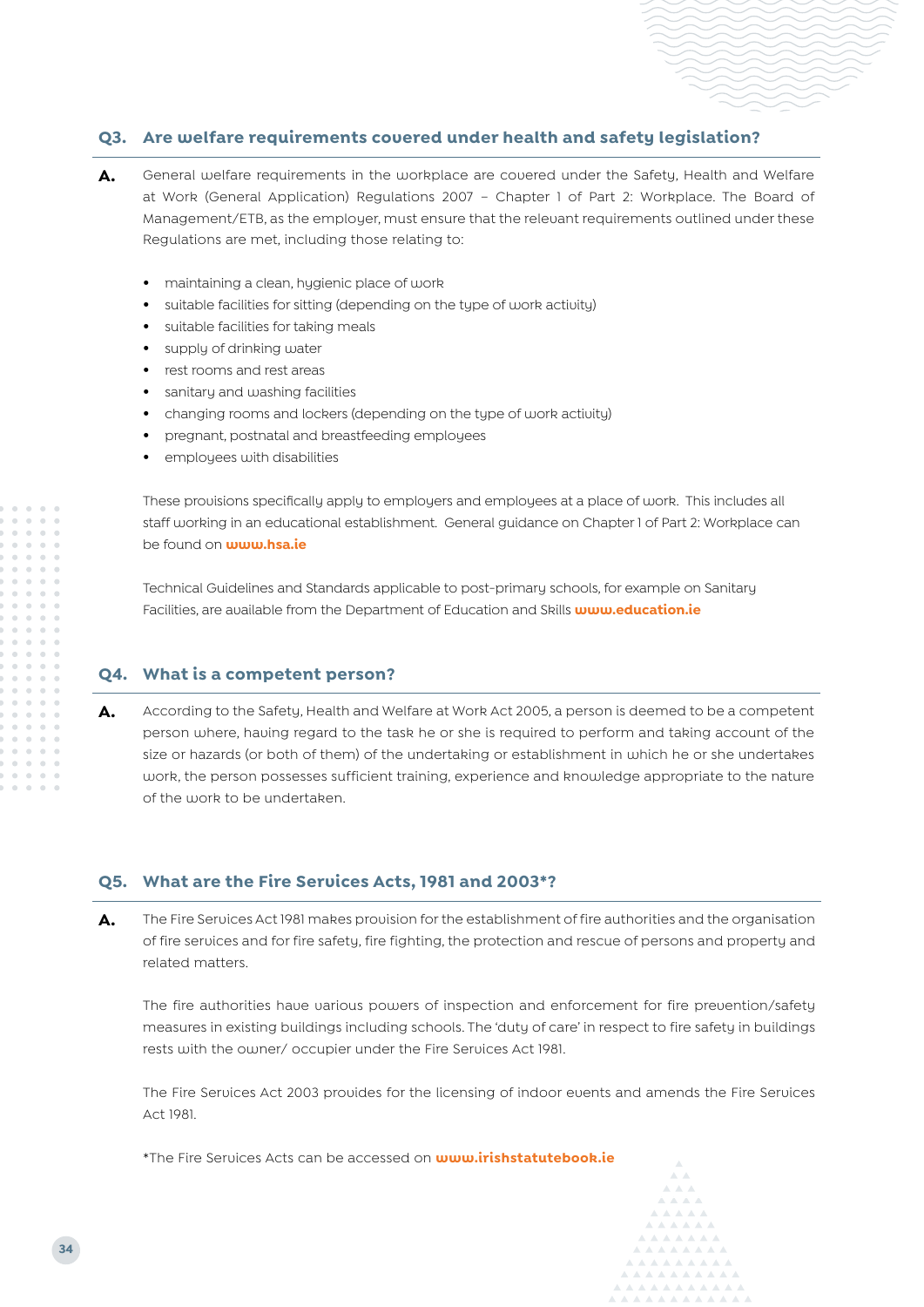## **Q6. Do these Guidelines on Managing Safety, Health and Welfare in Post-Primary Schools have a legal standing?**

A. This is not a legal document but these Guidelines do provide schools with assistance to meet their legal obligations under the 2005 Act. The aim of these Guidelines is to provide practical assistance to Boards of Management/ETBs in managing safety, health and welfare. The Guidelines also assist Boards of Management/ETBs in their understanding and interpretation of the 2005 Act and international best practice as well as helping employees to meet their legal obligations under the Act.

#### **Q7. Are the Guidelines relevant to all employees within the school?**

A. Yes. Safety is relevant to everyone. Employers, employees and persons in control of places of work, designers, manufacturers, importers and suppliers of articles and substances all have duties under the Safety, Health and Welfare at Work Act 2005. The Board of Management/ETB has overall responsibility for the safety statement. Employees are required by law to co-operate with the Board of Management/ETB in the safety and health management process. Teachers are in control of their work activity within the classroom, laboratory, workshop, etc. in which they teach and are therefore obliged to play an active part in the management of safety, health and welfare in these areas.

#### **Q8. Is safety, health and welfare planning part of school self-evaluation and planning?**

**A.** Planning for the efficient management of safety, health and welfare is an integral part of school self-evaluation and planning. Planning for safety, health and welfare as outlined in these Guidelines conforms to the model of school self-evaluation and planning used in most schools.

#### <span id="page-6-0"></span>Ò **Duties under the Legislation**

#### **Q9. What is meant by the term 'employer'?**

**A.** For the purposes of these guidelines, the term 'employer' has been replaced with 'Board of Management/ETB'. Where 'employer' is mentioned the reader can interpret this to mean 'Board of Management/ETB'. The definition of employer is outlined in Section 2(1) of the Safety, Health and Welfare at Work Act 2005 as follows:

"employer", in relation to an employee—

- (a) means the person with whom the employee has entered into or for whom the employee works under (or, where the employment has ceased, entered into or worked under) a contract of employment,
- (b) includes a person (other than an employee of that person) under whose control and direction an employee works, and
- (c) includes where appropriate, the successor of the employer or an associated employer of the employer;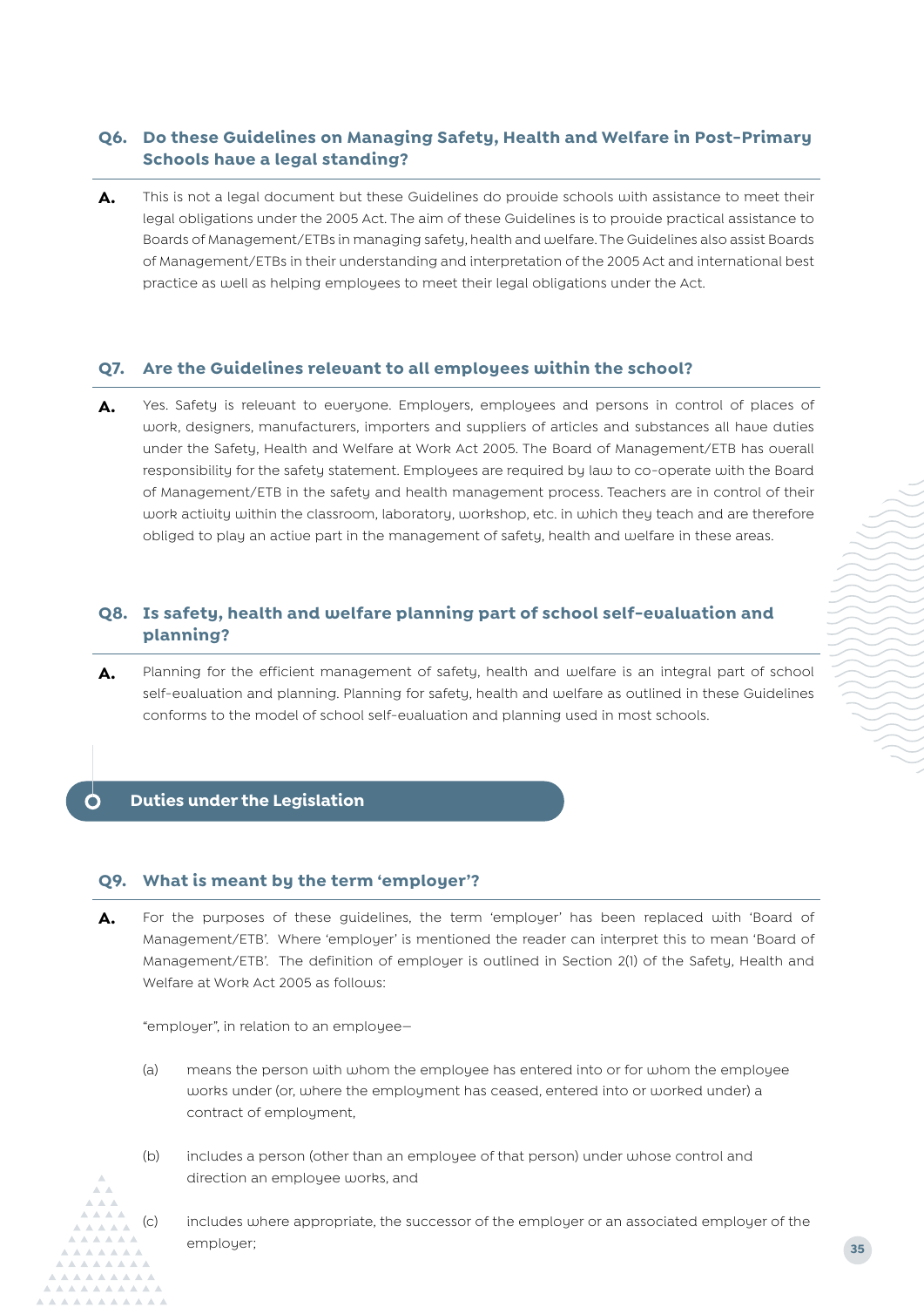

#### **Q10. What is meant by the term 'employee'?**

**A.** For the purposes of these Guidelines the term 'employee(s)' has been replaced with the word 'staff' in many instances. Where 'employee(s)' is mentioned the reader can interpret this to mean 'staff'. The definition of employee is outlined in Section 2(1) of the Safety Health and Welfare at Work Act 2005 as follows:

'employee' means a person who has entered into or works under (or, where the employment has ceased, entered into or worked under) a contract of employment and includes a fixedterm employee and a temporary employee and references, in relation to an employer, to an employee shall be construed as references to an employee employed by that employer;

#### **Q.11 Who is responsible for managing safety, health and welfare in schools?**

**A.** In Ireland, the Board of Management of a school and in the case of an ETB school, the Education and Training Board, being the employer, is responsible for ensuring as far as reasonably practicable, the safety, health and welfare at work of its employees and the safety, health and welfare of those who are in any way affected by the work activities of the school.

The Board of Management/ETB may delegate duties to employees to act on its behalf. Principals, deputy principals and others may assume general and specific roles for managing day-to-day safety, health and welfare in the school as the Board of Management/ETB sees fit. However ultimate responsibility for safety, health and welfare lies with the Board of Management/ETB.

Everybody in the school has a role to play in ensuring good safety, health and welfare within the school; this includes students, visitors and contractors. Established safety, health and welfare legislation and common law duties of care set down specific requirements for employers and employees.

#### **Q12. What are the duties of the Board of Management/ETB as employer under The Safety, Health and Welfare at Work Act 2005?**

**A.** The Board of Management/ETB, as employer, has a number of duties under the 2005 Act. These are referred to as the *General Duties of Employer* and are outlined under Section 8 of the Act.

In addition, see FAQ No. 14

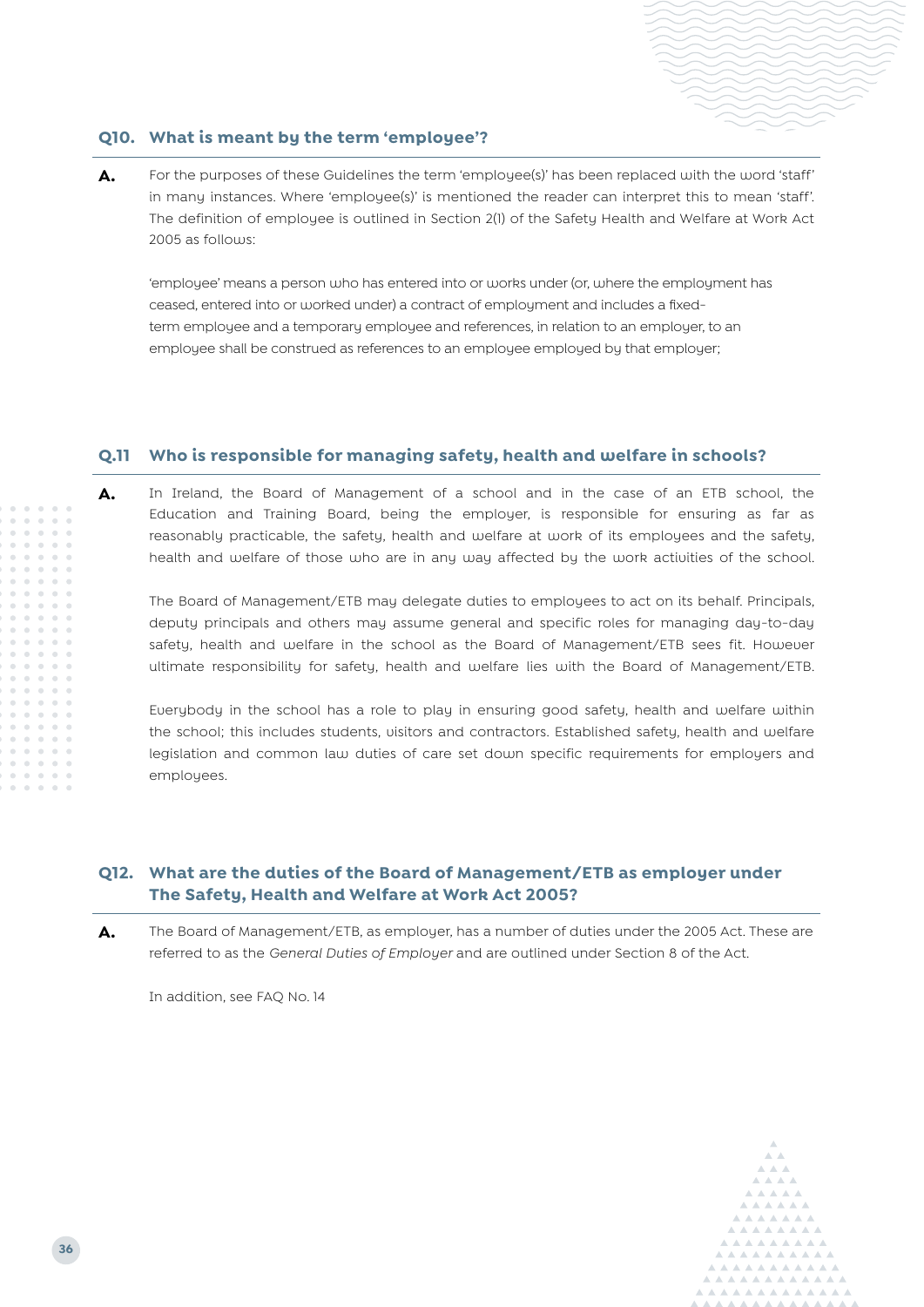#### **Q13. What are the duties of employees/staff while at work?**

**A.** In accordance with the 2005 Act all employees (including full or part-time, permanent or temporary, regardless of any employment or contractual arrangements they may have) are required to co-operate fully with the employer so that appropriate safety, health and welfare policies are established, implemented and adhered to.

An employee's duties while at work include:

- **•** to take reasonable care to protect his or her safety, health and welfare and the safety, health and welfare of any other person who may be affected by his/her acts and omissions at work
- **•** to co-operate with his or her employer or any other person so far as is necessary to enable his or her employer or the other person to comply with the relevant statutory provisions (namely the 2005 Act)
- **•** to attend training and take instruction on the correct use of articles or equipment
- **•** to use personal protective equipment (PPE) or clothing provided for his or her safety
- **•** to report to his or her employer as soon as practicable:
	- any work being carried out which might endanger him/herself or others
	- any defects in the place of work, the system of work, any article or substance which might endanger him/herself or others
	- any contravention of the relevant statutory provisions of which he/she is aware
	- not to engage in any improper conduct or dangerous behaviour.

#### **Q14. What is the Board of Management/ETB's duty of care as an employer?**

**A.** A basic common law principle has been developed by the courts over the years that all employers in the state, whether in the public or private sector, have a legal duty to provide a safe working environment for employees. The duty is to ensure in so far as is reasonably practicable the safety at work of all employees. It is not an absolute duty to prevent accidents and if it can be shown that all reasonable care has been taken, then the liability will be avoided. This is known as the employer's duty of care or employer's liability.

The employer's duty of care has, usually, been broken down into four components:

- **•** to ensure a reasonably safe place of work
- **•** to ensure reasonably safe plant and equipment
- **•** to ensure reasonably safe systems of work
- **•** to ensure reasonably safety-conscious (competent\*) staff

In addition to requiring employers to take reasonable care for employees, the courts developed a similar principle to protect persons other than employees, whether they are visiting members of the public, contractors, students and/or parents/guardians. This area of law is known as public liability.

\*See definition of *competence* under Legislation and Guidance FAQ, No.4: What is a competent person?.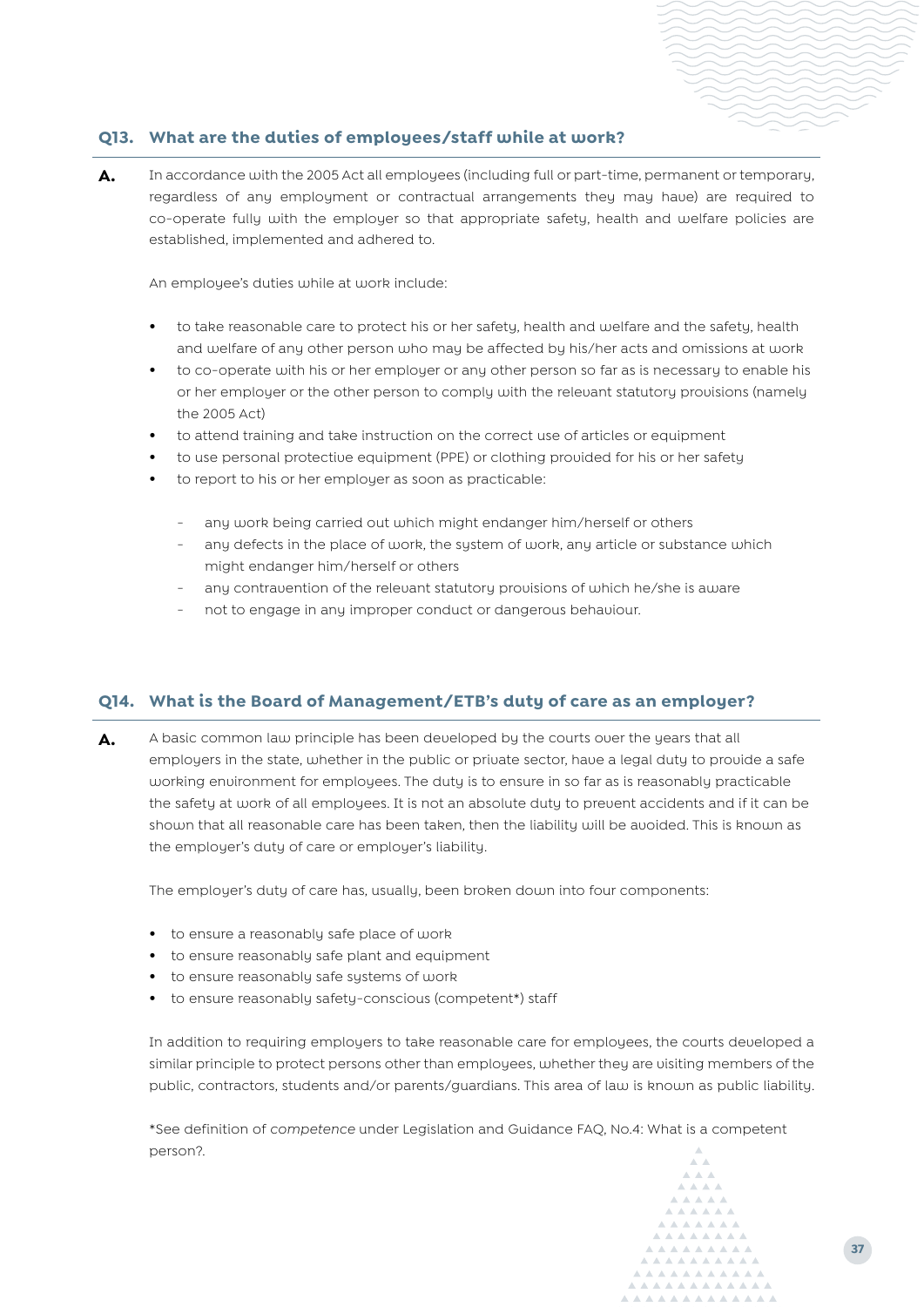#### **Q15. What is 'negligence'?**

**A.** The general definition of negligence is that it is either an omission to do something which a reasonable person would do, or an act which a prudent or reasonable person would not do. Negligence consists of four elements.

These are:

- **•** a duty of care
- **•** the breach of this duty: where the actions/omissions fall below a certain 'standard of care'
- **•** damage: the person suing must have suffered actual loss or injury
- **•** causation: there must be a connection between the breach of the duty (the way the person acted) and the damage suffered by the person suing.

#### **Q16. What is vicarious liability?**

A. This is where the employer is responsible for the acts or omissions of an employee during the course of their employment, whether that employee is at their place of employment or elsewhere. The essential element is one of control, and that at the time of the act or omission, the employee must have been working within the scope of his/her duties. In effect this means that in civil cases the Board of Management/ETB is the party liable for the actions/omissions of its teachers, caretakers etc. when an injury or illness is caused by their actions or omissions while at work. Generally, where an employee while at work acts outside the scope of his/her employment, for example in a criminal manner, the employer is not vicariously liable.

### **Q17. What are the duties of the Board of Management/ETB under The Occupiers' Liability Act 1995\*?**

- **A.** The Occupiers' Liability Act 1995 sets out the responsibilities of the occupier of a premises. A lot of civil litigation involving third-party injuries are based on this legislation. An occupier is defined as a person/body who is in control of the premises and in the case of schools, the Board of Management/ETB is responsible for accidents or ill-health arising from the state or condition of the school premises. The Occupiers' Liability Act 1995 imposes duties on occupiers in relation to three categories of entrants: visitors (which includes parents/guardians, students etc.), recreational users and trespassers.
	- **•** Visitor an entrant, other than a recreational user, who is present on the premises at the invitation or with the permission of the occupier. In the case of schools, students present on school premises during normal school hours, teachers or other employees or paid contractors or parents/guardians would fall within the category of visitor.
	- **•** Recreational user an entrant with or without the occupier's permission, present on the premises for the purpose of engaging in recreational activity, who has paid no charge other than in respect of car parking facilities.
	- **•** Trespasser an entrant other than a recreational user or visitor.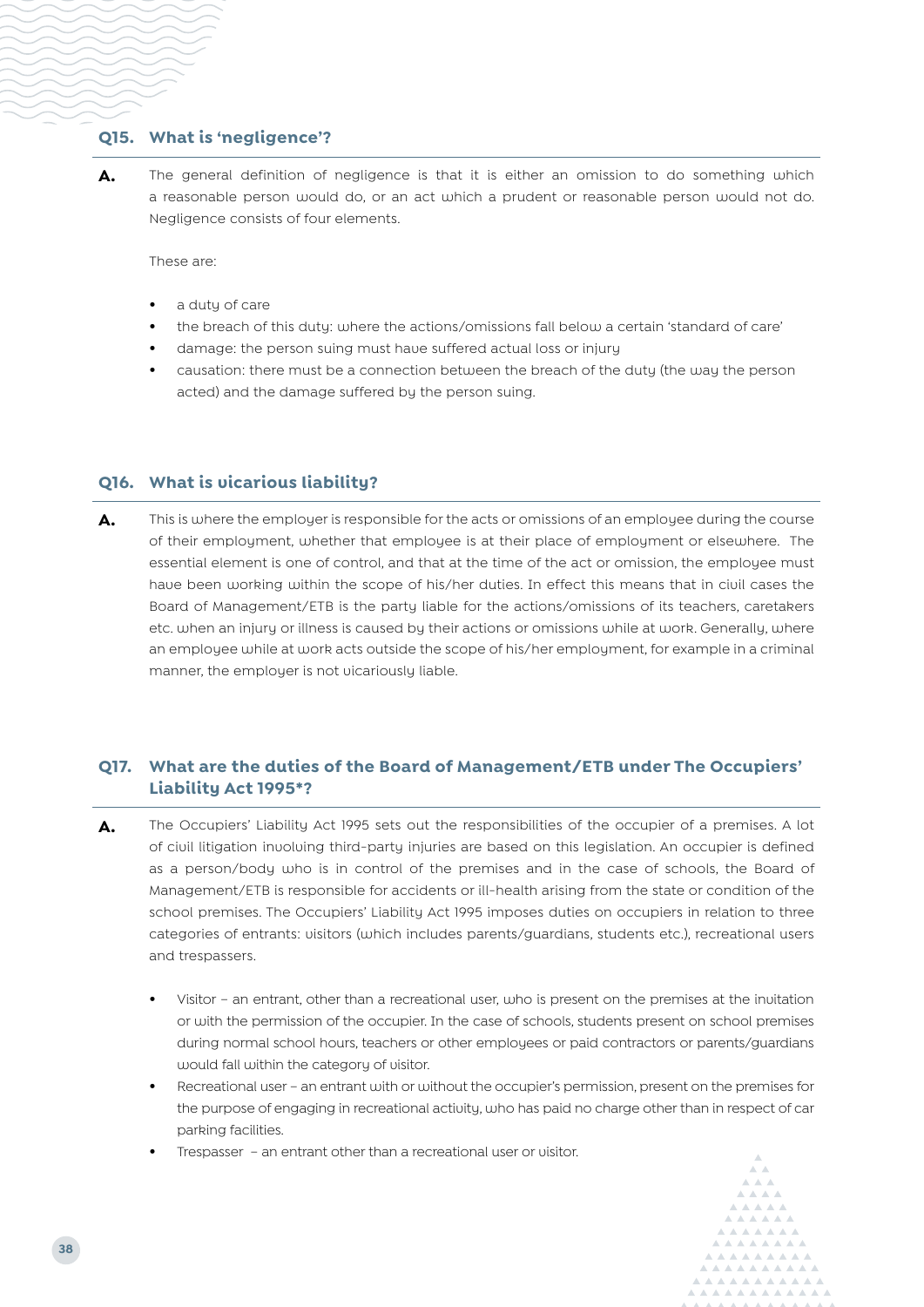#### **Visitor**

The duty, in relation to visitors, is to take such care as is reasonable in all the circumstances to ensure a visitor and their property does not suffer injury or damage by reason of any danger existing on the school premises. However a visitor must have regard for his or her own safety and supervise and control any persons under his or her care. Any agreements or notices that are displayed by the occupier must be reasonable in all the circumstances and be brought to the attention of the visitor.

#### **Recreational user and trespasser**

The duty owed to both recreational users and trespassers is not to injure the person or damage the property of the person intentionally and not to act with reckless disregard for the person or the property of the person.

*\*The Occupiers' Liability Act 1995* can be accessed on **www.irishstatutebook.ie**

#### **Q18. There seems to be a lot of law applying to safety, health and welfare. Must a school be expert in all of it?**

**A.** In practical terms there is a convergence of statutory and common law. The thrust of the development is based on the philosophy that the duty of the employer is to take all reasonable care, having regard to all foreseeable risks for the safety and well-being of employees or for other persons under the employer's direction or control. If schools are compliant with the more easily accessible statute law *(Safety, Health and Welfare at Work Act 2005)* then, in the main, this reduces incidents which will ultimately reduce risk and possible litigation'.

#### <span id="page-10-0"></span>**[Roles, Duties and Responsibilities](mailto:?subject=)**

#### **Q19. What are the responsibilities of directors and senior managers for workplace safety, health and welfare?**

**A.** Employers now have greater responsibilities under section 80 of the 2005 Act on "Liability of Directors and Officers of Undertakings" which requires them to be in a position to prove they have proactively managed the safety, health and welfare of their workers.

The liabilities of directors and officers of undertakings under the 2005 Act are dependent on the role that both the Board and senior management team play in the undertaking. Boards of Management/ ETBs, principals and in some cases, teachers or other staff may be considered to be directors or officers of undertakings. The regular day to day management, control and direction of the school is usually set by the principal. The principal, supported by deputy principal/s and in some instances by a senior management team, must follow the broad strategic directions on safety, health and welfare management set by the Board of Management/ETB. The principal must also determine how the management of workplace safety, health and welfare should happen at the school and is responsible for ensuring that good practices are followed.

More information can be found in 'Guidance for Directors and Senior Managers on their Responsibilities for Workplace Safety and Health', available on **www.hsa.ie/publications**.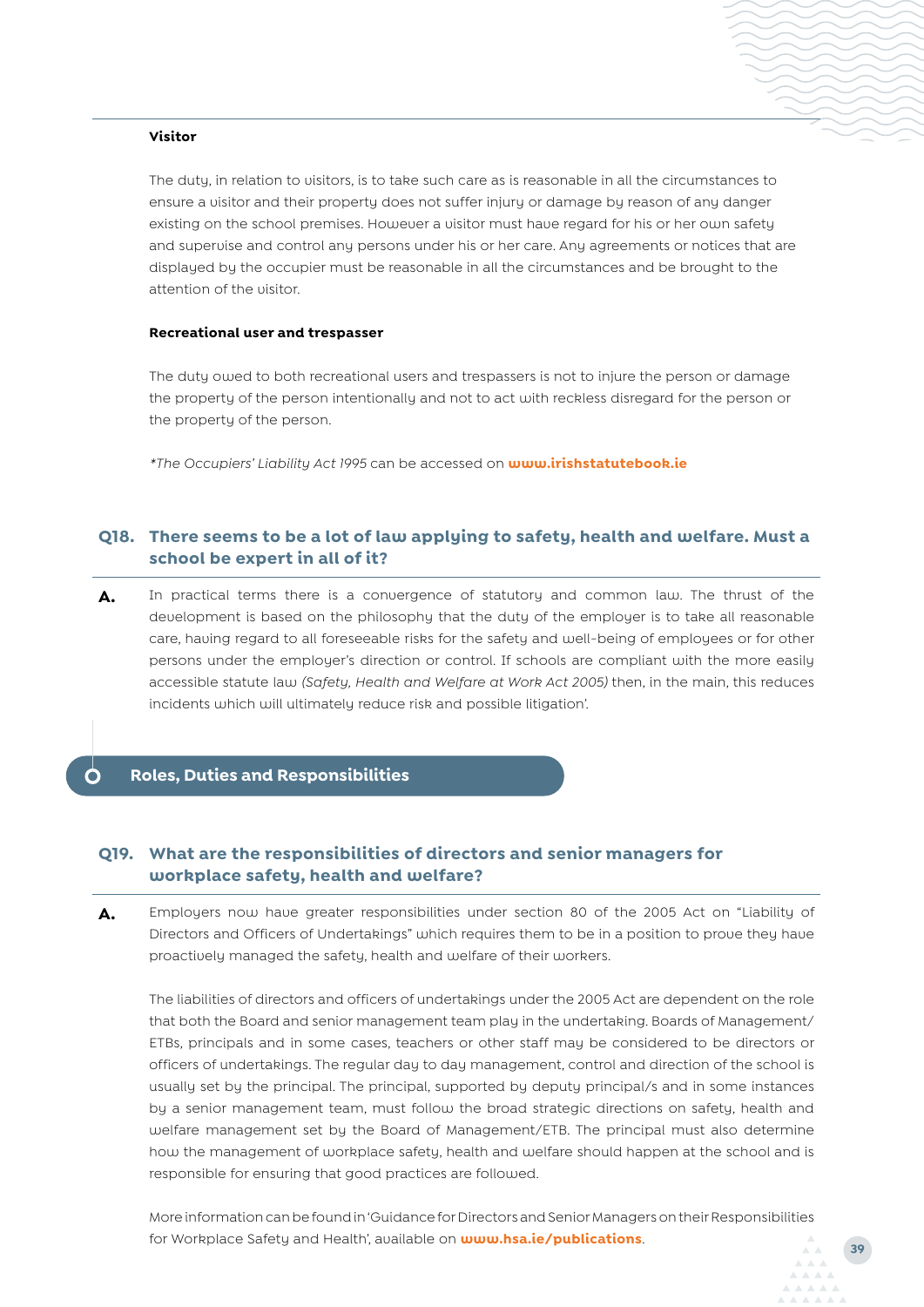#### **Q20. Must a school appoint a safety officer or designate (for example the Principal) to manage safety on the Board of Management/ETB's behalf?**

A. There is no mandatory requirement whereby schools must appoint a safety officer. In most schools, the Principal undertakes this role on its behalf.

However, where the school decides to appoint a safety officer to manage safety on behalf of the Board of Management/ETB, it must be satisfied that this person is competent\* to do this.

A safety officer's tasks may be delegated or performed by another member of staff where necessary. However, overall responsibility for managing safety, health and welfare cannot be delegated. This rests with the Board of Management/ETB. For example a teacher with a particular responsibility may carry out some functions of the safety officer but the responsibility remains with the officer and overall responsibility for safety, health and welfare at the school rests with the Board of Management/ETB.

\*See definition of competence under Legislation and Guidance FAQ, No 4: What is a competent person?

#### **Q21. Is a safety committee mandatory?**

A. No. These Guidelines advise that it may be appropriate for the school to establish a safety committee to oversee the planning, operation and management of the school's safety statement. This is not a legal requirement however.

#### **Q22. What is the role of a safety representative in the workplace?**

**A.** The role of a safety representative is to represent colleagues (including non-teaching staff) in consultation with the employer on matters relating to safety, health and welfare. The safety representative may consult with and make representations to the principal or the Board of Management/ETB on safety, health and welfare matters relating to employees in the school. This consultation may take the form of involvement with the safety committee.

There are no duties associated with a safety representative but there are several functions. The main function is consultation. A safety representative may consult with, and make representations to the Board of Management/ETB on safety, health and welfare matters relating to all staff in the school. A safety representative, having given reasonable notice to management, has the right to inspect all or part of the school. This should be carried out to an agreed schedule and be based on the nature and extent of the hazards in the school. A safety representative also has the right to inspect immediately where an accident or dangerous occurrence has taken place or where there is an imminent risk.

These guidelines promote the practice of full participation of the safety representative in the school's safety committee.

*A Safety Representatives Resource book* is available on **<www.hsa.ie/publications>**.

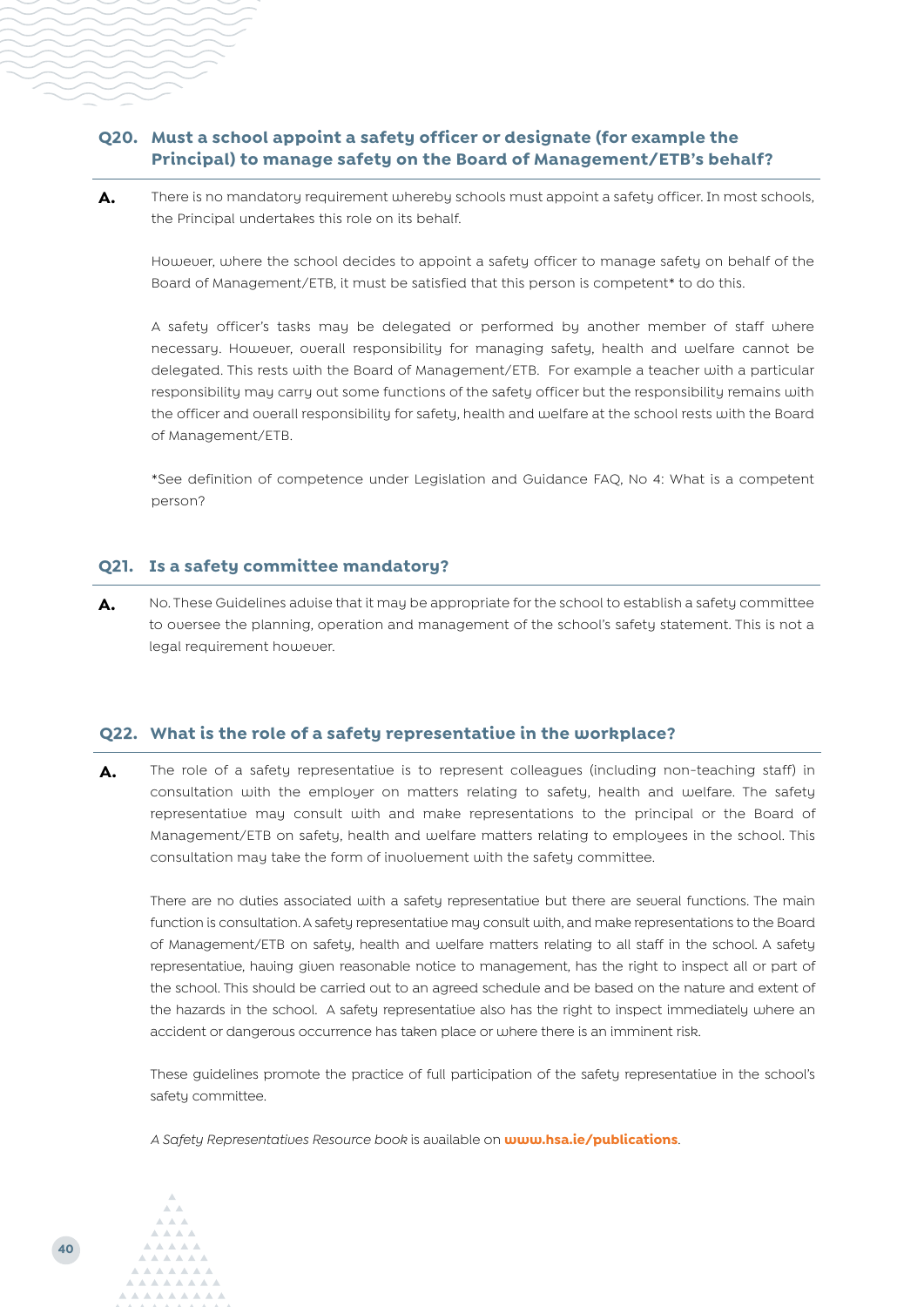#### **Q23. Who selects the safety representative?**

A. All the staff of the school (i.e. teaching and non-teaching, permanent and temporary) are entitled to select and appoint a safety representative to represent them in consultations with the employer on matters of safety, health and welfare in their workplace.

#### **Q24. Can a safety representative be held legally accountable for putting any safety proposals into effect?**

A. No. A safety representative does not have any duties (as opposed to functions) under the 2005 Act other than those that apply to teachers and staff generally. Therefore, a safety representative who accepts a management proposal for dealing with a safety or health issue can not be held legally accountable for putting the proposal into effect.

#### **Q25. Does a safety representative carry out workplace inspections?**

**A.** A safety representative, having given reasonable notice to the Board of Management/ETB/ principal, may inspect the whole or part of the school at a frequency or to a schedule agreed with management in advance, and may also inspect immediately, in the event of an accident, dangerous occurrence or imminent danger or risk to the safety, health and welfare of any person. He/she may also investigate accidents or dangerous occurrences provided that he or she does not interfere with or obstruct the performance of any statutory obligation required to be performed by any person under any of the relevant statutory provisions.

#### <span id="page-12-0"></span>**Safety Statement and Risk Assessment**

#### **Q26. What is a safety statement?**

A. A safety statement is a live written document of the school's commitment to safeguard the safety, health and welfare of staff (teaching and non-teaching) while they work and the safety and health of other people who might be affected by work activities in the school including visitors, parents/ guardians and students. The safety statement includes the school's safety, health and welfare policy and a comprehensive risk assessment. The safety statement outlines how safety is managed in the school and forms part of the overall management system of the school. It includes the school structures, planning activities, practices, procedures, and resources for implementing and maintaining safety, health and welfare.

Planning is the key to ensuring that the safety and health efforts really work. It involves setting objectives, assessing the risks, implementing controls and developing a safety culture.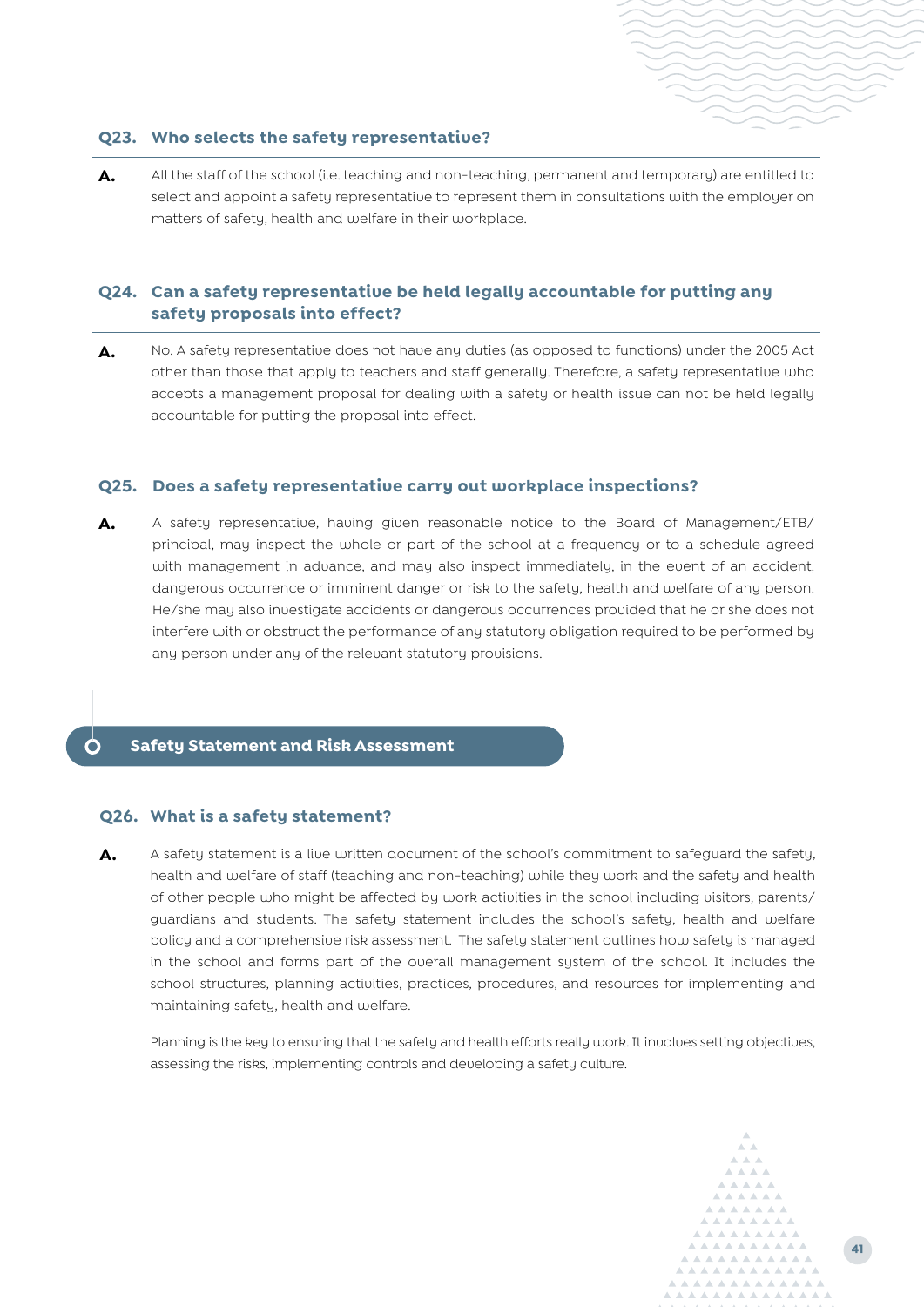#### **Q27. Whose responsibility is it to prepare a safety statement?**

A. It is the responsibility of the Board of Management/ETB to ensure that an accurate safety statement is prepared for the school. The Board of Management/ETB, as the employer, must have a written statement which specifies how it is going to manage and secure the safety, health and welfare of all staff and users of the school. These Guidelines provide schools with the information templates to prepare, draft and implement their safety statement.

#### **Q28. What should be addressed in a school's safety statement?**

A. The legal basis for the areas that should be covered by the safety statement are specific and are set out under Sections 19 and 20 of the Safety, Health and Welfare at Work Act 2005. They are listed below. They also form the section headings of the Safety Statement Checklist on page 22 of Part A of these Guidelines.

The following areas should be addressed:

- 1. Safety, health and welfare policy
- 2. School profile
- 3. Resources to be applied
- 4. Roles and Responsibilities
- 5. Risk Assessment
- 6. Emergency Procedures
- 7. Instruction, Training and supervision
- 8. Communications and Consultation
- 9. Monitoring, Review and Update

Further information can be found in 'A Guide to Risk Assessments and Safety Statements' available on **<www.hsa.ie/publications>**.

#### **Q29. What is a safety, health and welfare policy?**

A. Every safety statement begins with a declaration, signed at senior management level on the behalf of the Board of Management/ETB. This is often referred to as the health and safety policy. The declaration gives a commitment to ensuring that a workplace is as safe and healthy as reasonably practicable, and that all statutory requirements will be complied with. This declaration provides a framework for managing safety, health and welfare and lists relevant objectives. A copy of the safety, health and welfare policy can be displayed in a public area of the school where it is visible to all. A sample safety, health and welfare policy is on page 8 of Part A of the Guidelines and is available online at **www.hsa.ie/education**.

#### **Q30. What is meant by the term 'hazard?**

A. A hazard is anything that has the potential to cause harm to people, property or the environment. It can be a work material, a piece of equipment or a work method or practice.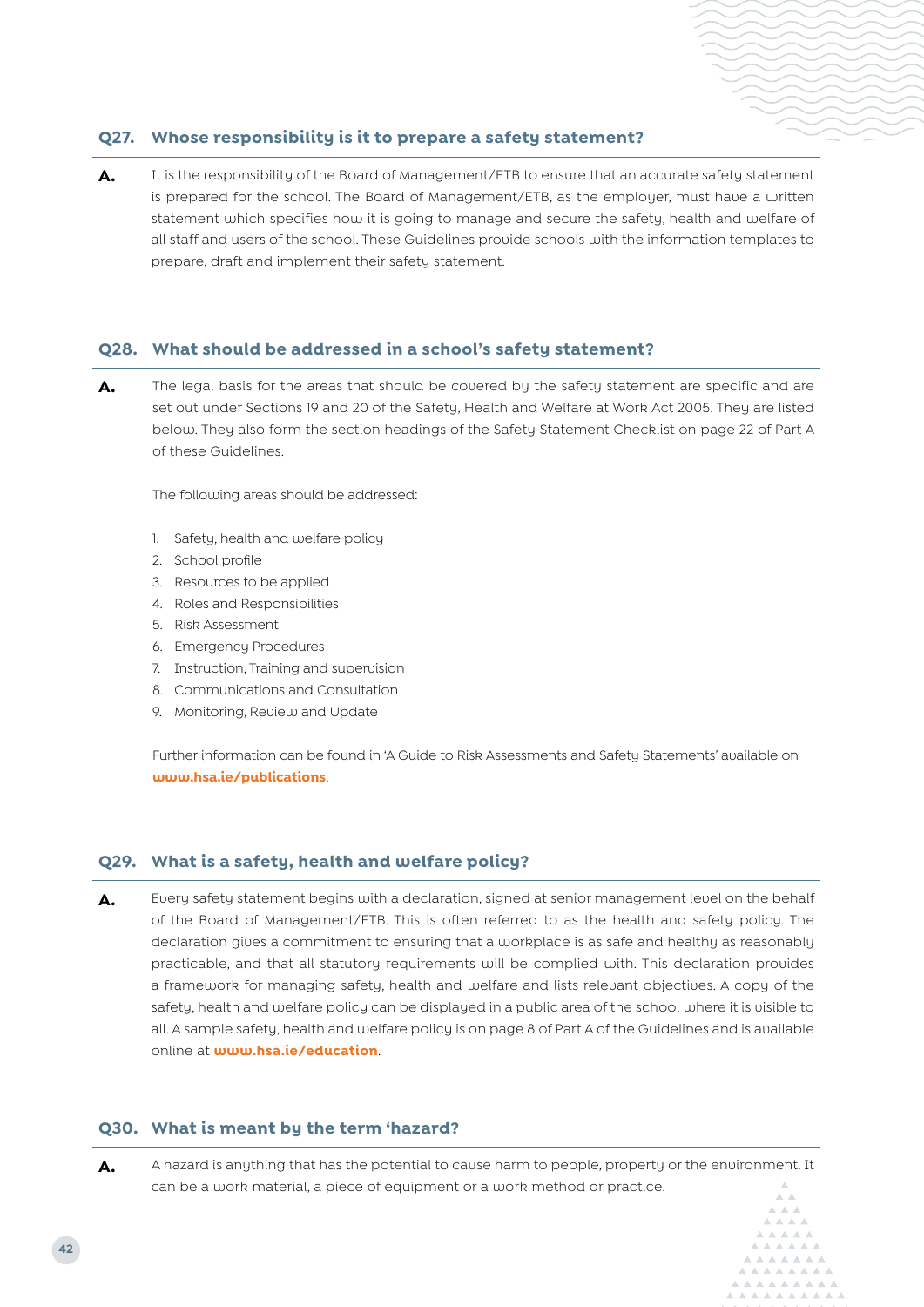#### **Q31. Are there different types of hazards?**

- A. Yes. Hazards may be categorised as:
	- **•** physical hazards, e.g. manual handling, slips, trips, and falls, electricity, fire
	- **•** health hazards, e.g. noise, harmful dusts, unsuitable lighting levels, vibration
	- **•** chemical hazards, e.g. glues, solvents, dyes, cleaning agents
	- **•** biological hazards, e.g. viruses, bacteria
	- **•** human-factor hazards, e.g. work related stress, bullying, violence

#### **Q32. What happens if I identify a hazard and do not act on it?**

A. It is a duty of an employee under the 2005 Act to report to his/her employer any defect in the place of work, the systems of work, any article or substance which might endanger the safety, health or welfare at work of the employee or that of any other person.

Boards of Management/ETBs must do all that is 'reasonably practicable' to control risk in the workplace. If they are aware of a risk and do nothing, they may be in breach of the 2005 Act.

#### **Q33. What is meant by the term 'risk?'**

A. Risk means the likelihood, great or small, that someone will be harmed by the hazard, together with the severity of the harm suffered. Risk also depends on the number of people who might be exposed to the hazard.

#### **Q34. What is risk assessment?**



Following this, an employer, must prepare a written safety statement and review and update this at regular intervals or when there are any significant changes, such as new plant and equipment, staff changes, or new building layouts and safety procedures.

Further information can be found in 'A Guide to Risk Assessments and Safety Statements' available on **<www.hsa.ie/publications>**.

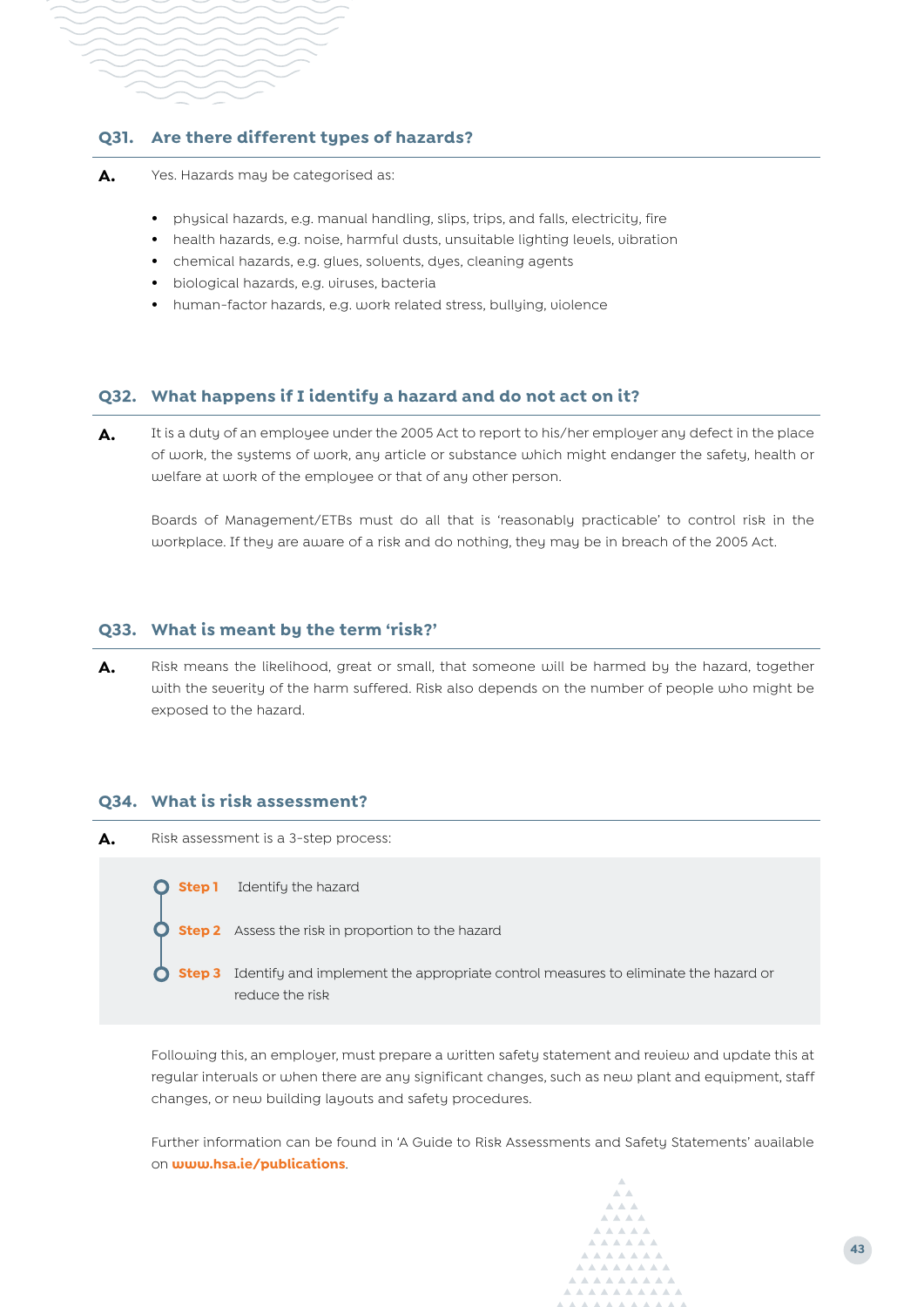#### **Q35. What is meant by the terms 'controls/control measures?'**

A. Controls/control measures are the precautions taken to ensure that the risk is removed completely, or reduced significantly. Identifying and implementing control measures is an essential part of the risk assessment process.

#### **Q36. What are the general principles of prevention and how may these be applied in the school?**

**A.** The General Principles of Prevention (outlined in Schedule 3 to the Safety, Health and Welfare at Work Act 2005) provide a methodology for approaching accident prevention. The Board of Management/ ETB must take account of these principles when implementing necessary safety, health and welfare measures in the school.

The nine principles include:

- 1. The avoidance of risks
- 2. The evaluation of unavoidable risks
- 3. The combating of risks at source
- 4. The adaptation of work to the individual
- 5. The adaptation of the place of work to technical progress
- 6. The replacement of dangerous articles, substances or systems of work by safe or less dangerous articles, substances or systems of work
- 7. The giving of priority to collective protective measures over individual protective measures
- 8. The development of an adequate prevention policy in relation to safety, health and welfare at work, which takes account of technology, organisation of work, working conditions, social factors and the influence of factors related to the working environment
- 9. The giving of appropriate training and instructions to employees.

#### **Q37. Who needs to be considered in the risk assessments?**

**A.** All users of the school facilities must be considered when carrying out your risk assessment. This includes the following:

- **•** teaching staff permanent and temporary, substitute and trainee staff
- **•** non-teaching staff administration, caretaking, cleaning and catering staff
- **•** contract workers such as cleaners
- **•** students including visiting students
- **•** parents/guardians
- **•** visiting speakers
- **•** visiting sales people, delivery people and maintenance workers
- **•** members of the public

#### **Q38. How often should a school write or revise its safety statement?**

A. A safety statement must always be relevant to the current circumstances of your school. It is recommended that the safety statement be revised at least annually or whenever significant changes take place, such as the introduction of new equipment or systems.

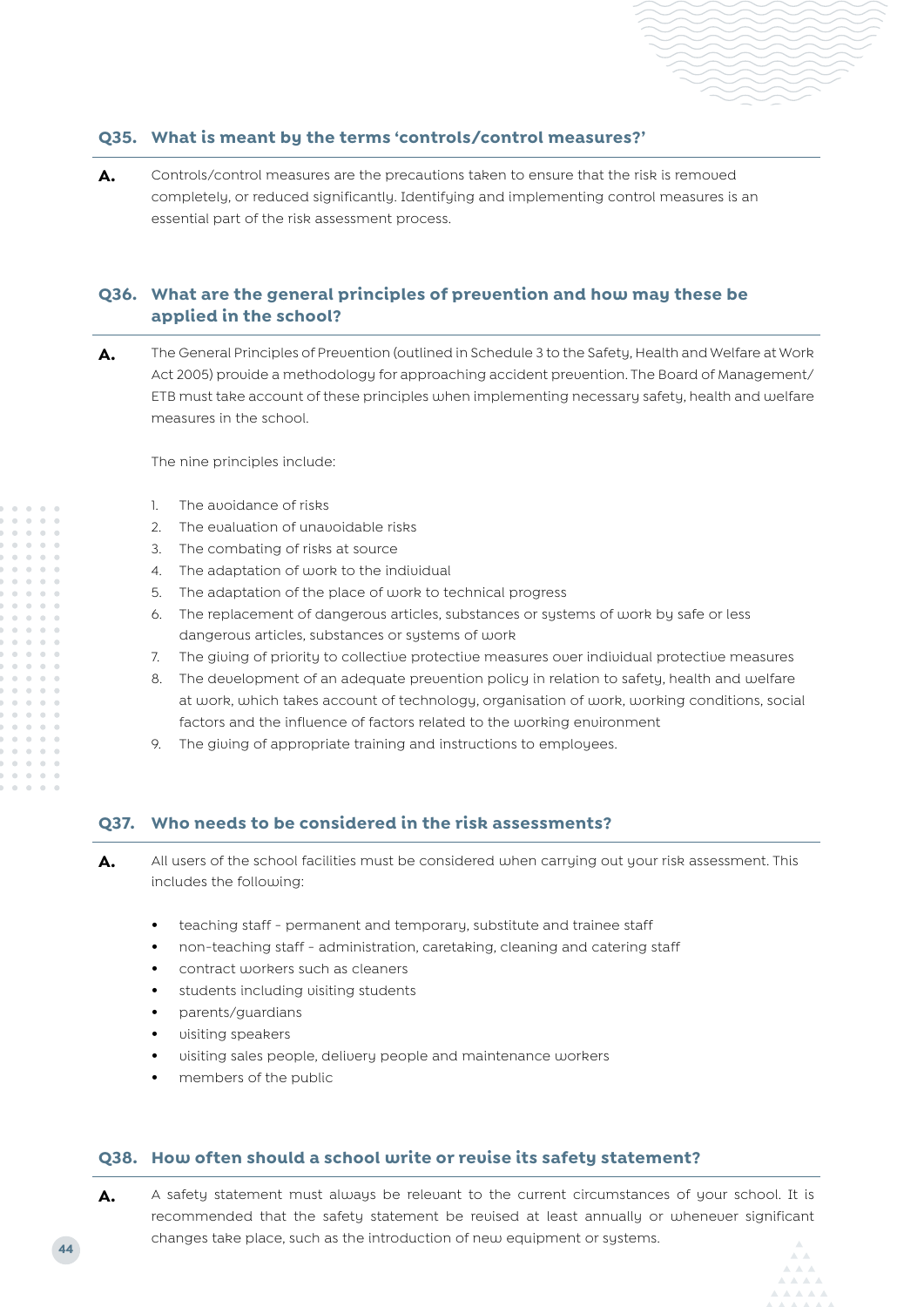#### **Q39. As a teacher, can I complete a risk assessment for my classroom?**

A. Yes – of course. The Principal may ask you to complete a risk assessment for your classroom. This is likely to happen because you are best placed to do this – you are doing the work and are most familiar with your classroom and the activities carried out there. You are more likely to be aware of and dealing with the hazards on a daily basis. The risk assessment templates provided with these Guidelines can be used to help with this process.

Remember it is the Board of Management/ETB who has overall responsibility for ensuring that an up-to-date safety statement (this includes the risk assessments) is in place and active.

#### **Q40. How often should the safety statement be brought to the attention of staff?**

A. The safety statement should be available to staff at all times. It should be brought to the attention of all staff on an annual basis and they should be notified of important revisions to it. Relevant extracts of the safety statement should also be brought to the attention of others who may be affected by work activities at the school. A system should be in place to ensure easy and regular access to the statement by all parties. Changes to the statement should be readily and widely communicated. New staff should read the statement upon commencement of employment.

Substitute, temporary staff and contractors should have all relevant sections of the safety statement brought to their attention.

#### **Q41. Should risk assessments (as part of the safety statement) cover off-site school activities and events, e.g. school excursions, day trips, trips abroad?**

A. Yes. Risk assessments should be carried out for all school activities that occur both in the school and off-campus. These include sports events, field trips and school tours.

Schools should draw up a written risk assessment in relation to 'school trips'. This should be contained in the safety statement. It is considered good practice to have a school tours policy based on the risk assessment which should take account of details of the practices and procedures in the planning and execution of school trips. This can be included in the safety statement.

When conducting the risk assessment, particular care should also be given to the nature and variety of school trips. Furthermore, the safety statement should take into account the competence of teachers and/or other staff in the planning and execution of school trips. It is recommended practice for the teacher in charge of school trips to review the risk assessment and update where necessary. Schools should ensure that an adequate process is in place to competently assess new or emerging risks as they arise during the course of activities.

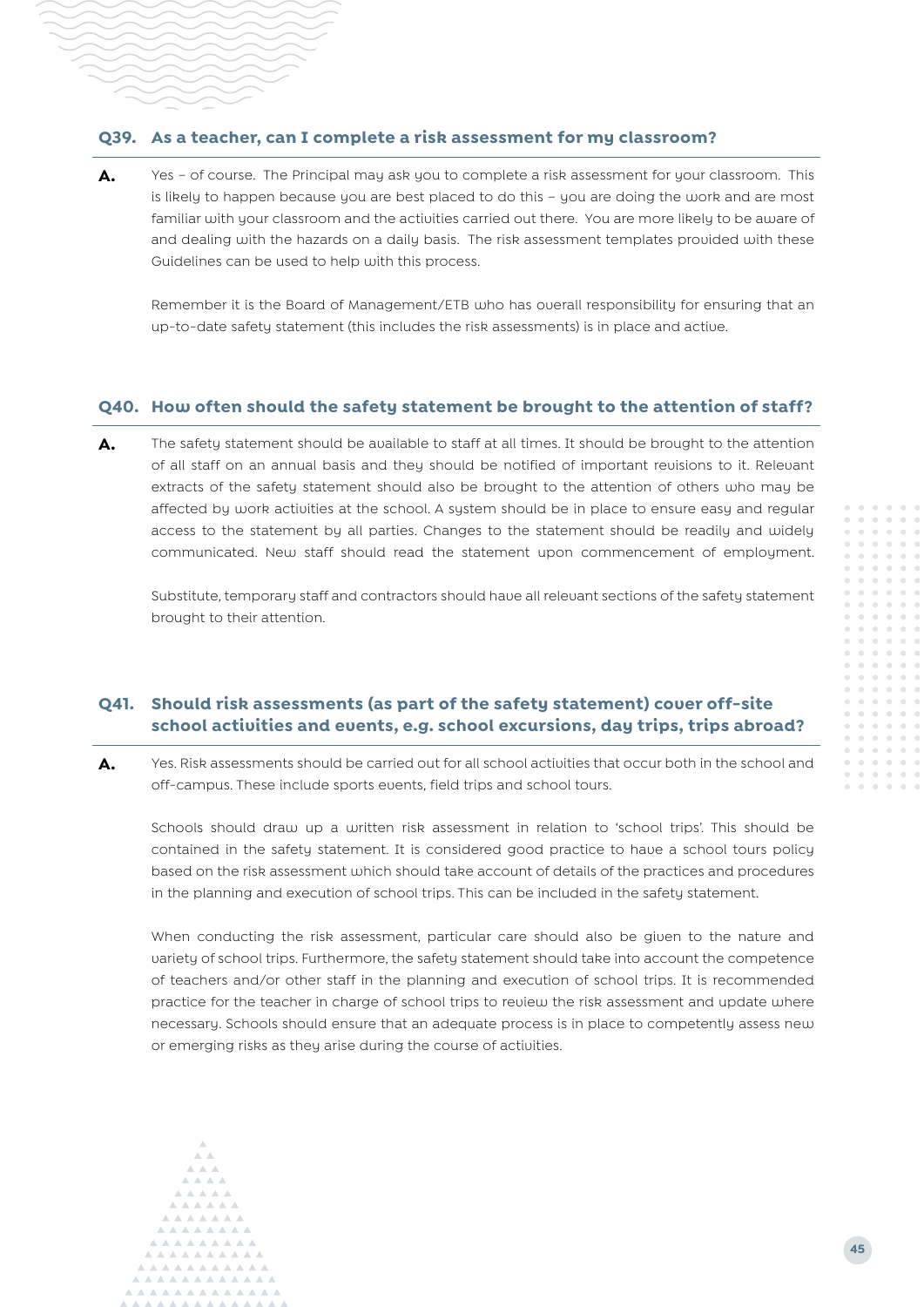### **Q42. Some groups use our premises at night or on weekends. Should risk assessments (as part of the safety statement) include their activities?**

A. Yes, all activities carried out on school property or on behalf of the school must be carried out safely and any hazards must be identified and dealt with in the safety statement. The Board of Management/ETB should be informed of and approve the use of the school by third parties. A simple formal agreement, should be put in place, clearly setting out the responsibilities of both parties in terms of estate management. As a property owner, the school owes a duty of care to those entering its premises/facilities.

The Board of Management/ETB must have procedures and controls in place to ensure that each activity is conducted in a safe manner and complies with appropriate safety statutory provisions.

#### **Q43. Should the Board of Management/ETB consult staff on the content and implementation of the safety statement?**

- **A.** School management must consult in advance and in good time on anything carried out in the workplace which can have a substantial effect on safety, health and welfare. Consultation must cover:
	- **•** the preparation of or the impact on the school's safety statement;
	- **•** any risk protections and prevention measures;
	- **•** the appointment and duties of staff with safety and health responsibilities;
	- **•** the outcome of risk assessments;
	- **•** notifiable accidents or dangerous occurrences;
	- **•** safety and health planning, organisation and training;
	- **•** the introduction of new technologies or equipment.

Note: Where a safety committee is formed in the school, it can be used for such consultation

#### **Q44. Should the Board of Management/ETB consult with parents/guardians and students before drafting the safety statement?**

A. Safety in schools is a matter for all users of the school and a collective and consultative approach is preferred. A school may decide to consult parent representatives and students on the content and implementation of the safety statement. This may take the form of the safety committee meeting with the representatives of Parents/Guardians Association and/or the student council. However, this is not a mandatory requirement under safety, health and welfare legislation.

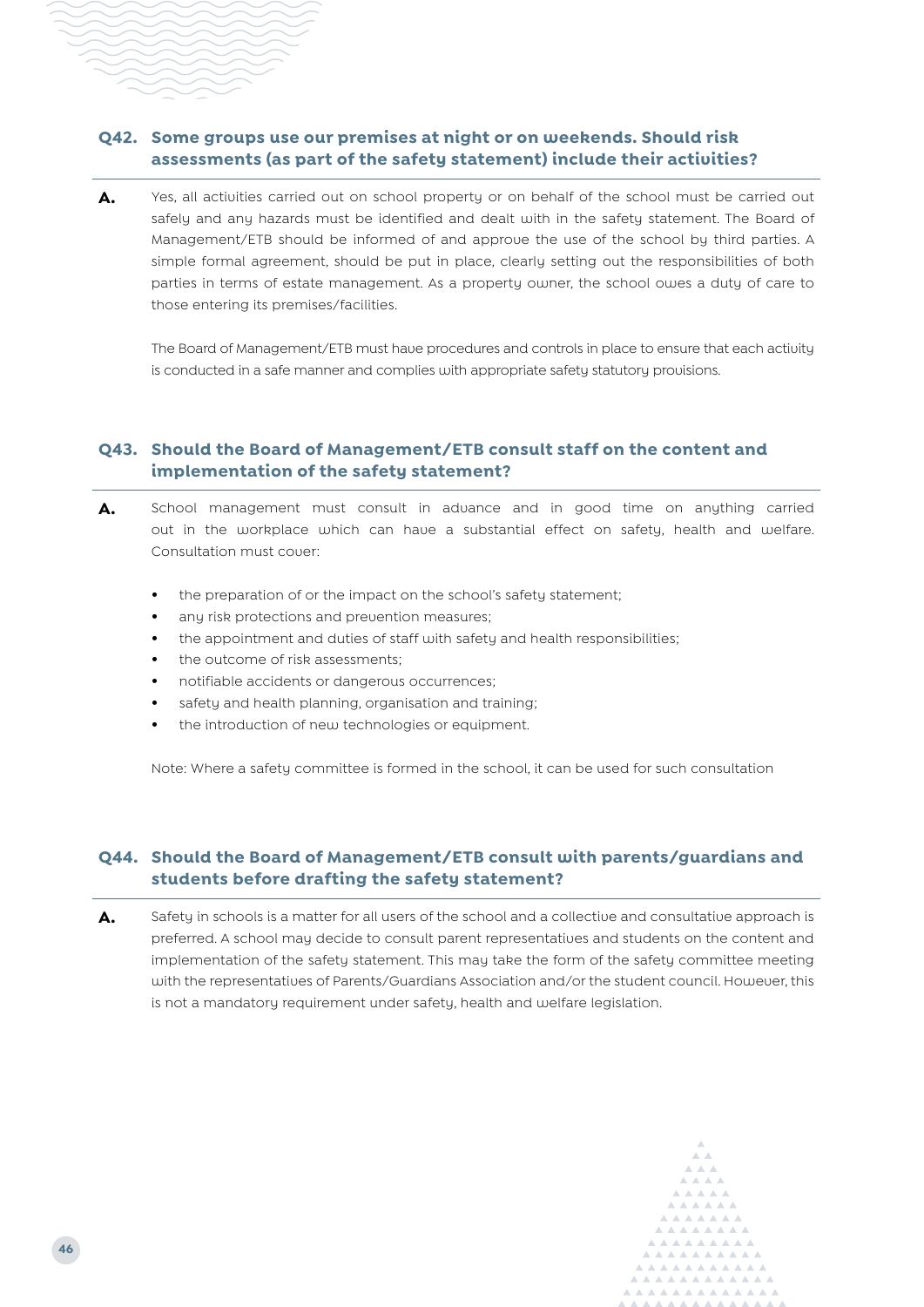#### <span id="page-18-0"></span>**Q45. Do I need a safety statement from each contractor coming into the school?**

A. It is a legal requirement set out in the Safety, Health and Welfare at Work Act 2005 that an employer who contracts another employer to provide services to him/her shall require that employer to have an up-to-date safety statement.

Therefore, in a school, the Board of Management/ETB, as employer who contracts another employer or self-employed person to provide services, must ensure that employer/self-employed person has an up-to-date safety statement.

Note: a construction contractor with 3 or less employees can opt to use the HSA Code of Practice (COP) for Construction Contractors with three or less employees. Using this COP allows them to meet their legal requirements to have a safety statement. Currently there is only a Construction COP in existence. All other contractors must have a safety statement as per normal guidance requirements.

#### **Q46. What is a school's duty if it engages a contractor to carry out construction work?**

- A. Where a school is getting construction work carried out they will have duties as a Client under the Safety, Health and Welfare at Work (Construction) Regulations. These duties include:
	- **•** appointing competent designers and contractors
	- **•** appointing competent Project Supervisors for the Design Process (PSDP) and for the Construction Stage (PSCS) where:
		- there is more than one contractor involved in the project
		- the work is scheduled to last more than 30 days (or 500 person days), or
		- there is a particular risk involved
	- **•** notify the Health and Safety Authority if the work is scheduled to last greater than 30 days (or 500 person days) – see Form AF1 (available on **www.hsa.ie** under 'Publications and Forms').

Further information and guidance on the duties of Contractors and Clients is available at **www.hsa.ie**

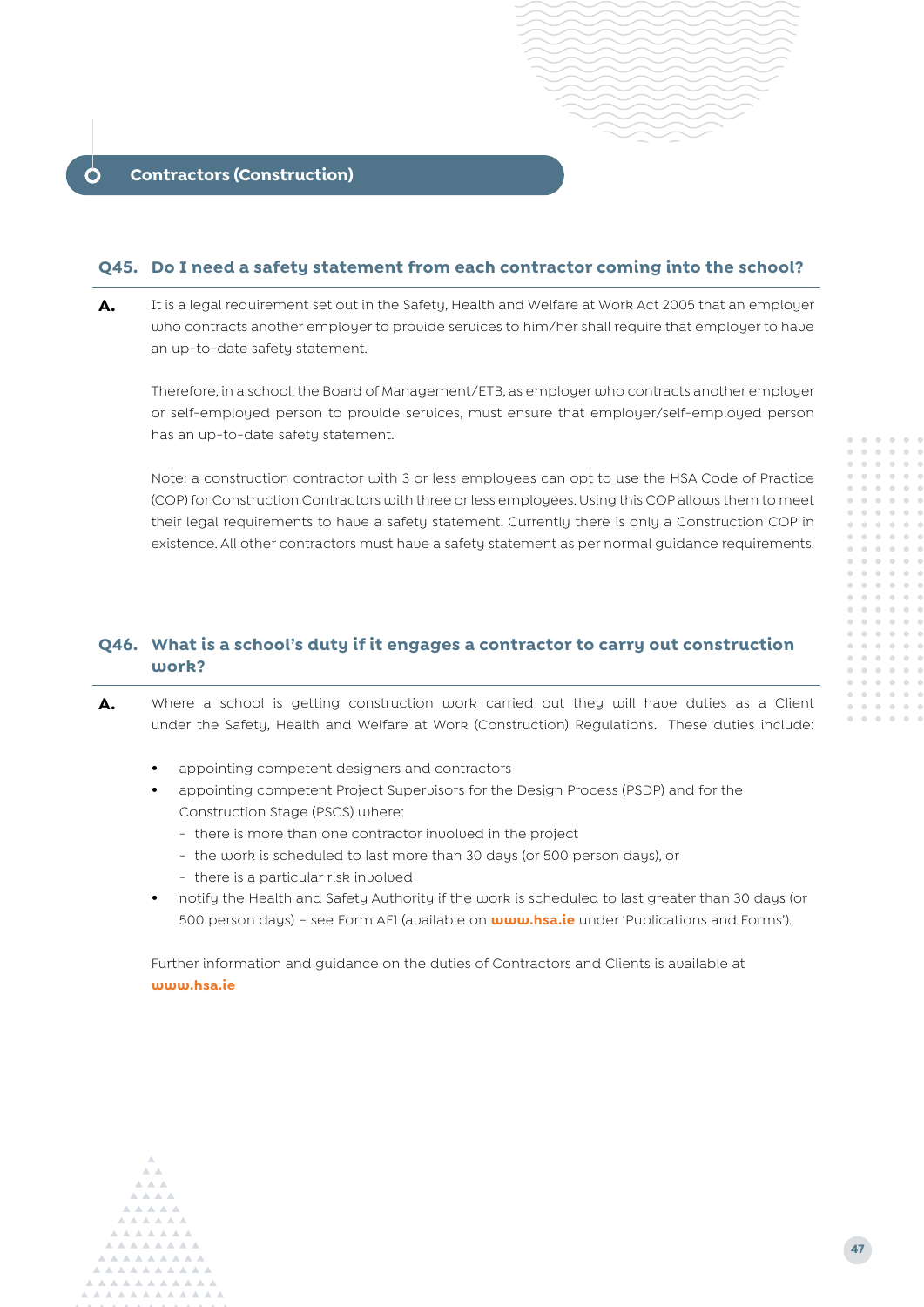#### <span id="page-19-0"></span>**Q47. What are the main causes of accidents in schools?**

**A.** Evidence suggests that the main causes of accidents in schools are slips, trips and falls, manual handling and contact with machinery and equipment.

#### **Q48. What is the Health and Safety Authority and what does it do?**

A. The Health and Safety Authority (HSA) is the national body in Ireland with responsibility for securing safety, health and welfare at work. It is an independent body operating under the Safety, Health and Welfare at Work Act 2005 and it reports to the Minister for Business, Enterprise, and Innovation.

The Health and Safety Authority has overall responsibility for the administration and enforcement of occupational safety and health and dangerous chemicals legislation in Irish workplaces. The Authority monitors compliance with the relevant legislation and can take enforcement action (up to and including prosecutions) where appropriate. The primary functions of the Health and Safety Authority are to promote workplace safety, health and welfare, to provide information and expert advice to employers, employees and the self-employed, to propose new regulations, guidelines and policies and to monitor and enforce compliance with occupational safety and health and chemical legislation.

### **Q49. Who is responsible for reporting accidents to the Health and Safety Authority?**

**A.** In a school, the Board of Management/ETB (employer) is responsible for reporting accidents to the Health and Safety Authority.

In the case of staff (employees) this includes:

- **•** the death of a staff member (employee) if this is as the result of an accident at work. The accident may have taken place either at your place of work or at another employer's place of work, or in a location other than the normal place of work.
- **•** the injury of any staff member (employee) as a result of an accident while at work where the injury results in the person being unable to carry out their normal work for more than three consecutive days, excluding the day of the accident. (In calculating the days, weekends and other non-working days should be included.)

The Board of Management/ETB must also report where a staff member dies as a result of an accident at work within one year of that accident, even if it has already been reported.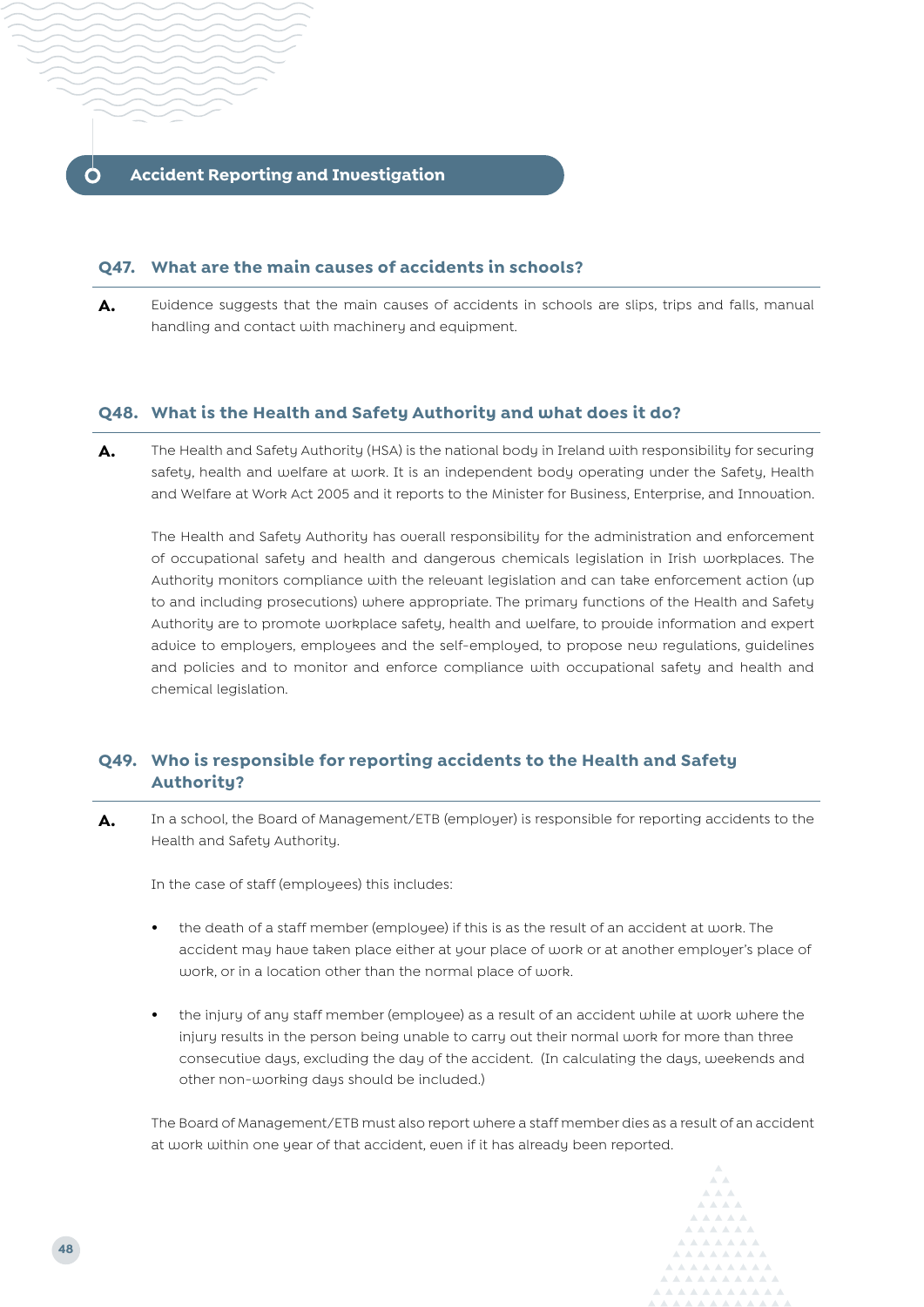## **Q50. What types of accidents must be reported to the Health and Safety Authority?**

- A. Only fatal and non-fatal injuries are reportable. Diseases, occupational illnesses or any impairments of mental condition are not reportable.
	- **•** Directly caused mental injuries such as shock or fright as the result of an assault, continue to be reportable. Fatal accidents must be reported immediately to the Health and Safety Authority or Gardaí. Subsequently, the formal report should be submitted to the Authority within five working days of the death.
	- **•** Non-fatal accidents or dangerous occurrences should be reported to the Health and Safety Authority within ten working days of the event.
	- **•** Injuries to any employee as a result of an accident while at work where the injury results in the employee being unable to carry out their normal work duties for more than three consecutive days, excluding the day of the accident, must be reported to the Health and Safety Authority.

#### **Q51. How should accidents be reported?**

A. Accidents and Dangerous occurrences should be reported using the online reporting system on the Health and Safety Authority's website **www.hsa.ie**. For hard copies of the Accident Report Form contact the Authority's Workplace Contact Unit, Lo-call 1890 289 389 or email **[wcu@hsa.ie](mailto:wcu%40hsa.ie?subject=)**

#### **Q52. Must a school keep a record of all accidents and dangerous occurrences?**

**A.** The school must keep records of all accidents and dangerous occurrences which occur for a period of ten years from the date of the incident. The records can be kept in the same format as the report made – that is, a copy of the report submitted to the Health and Safety Authority will suffice to meet the obligation.

When keeping or processing records, in particular personal data relating to individuals, the requirements under the General Data Protection Regulation (GDPR) are required to be met. See **https://www.dataprotection.ie** and **<http://gdprandyou.ie/>**

### **Q53. Which accidents involving non-workers (e.g. students, visitors, employees of another enterprise) are reportable to the Health and Safety Authority?**

- **A.** The following accidents involving non-workers are reportable:
	- **•** the death of a person who is not an employee of the school, and who is not at work, but who dies from an accident caused by a work activity at the place of work.
	- **•** the injury of a person who is not an employee of the school, and who is not at work but who is injured from a work activity if the injured person has had to be taken from the location of the accident to receive treatment in respect of that injury in a hospital or medical facility.

For the purposes of the Regulations, a medical facility can include a primary care facility, a medical care clinic, or a medical facility at a work site that is staffed by a registered medical practitioner.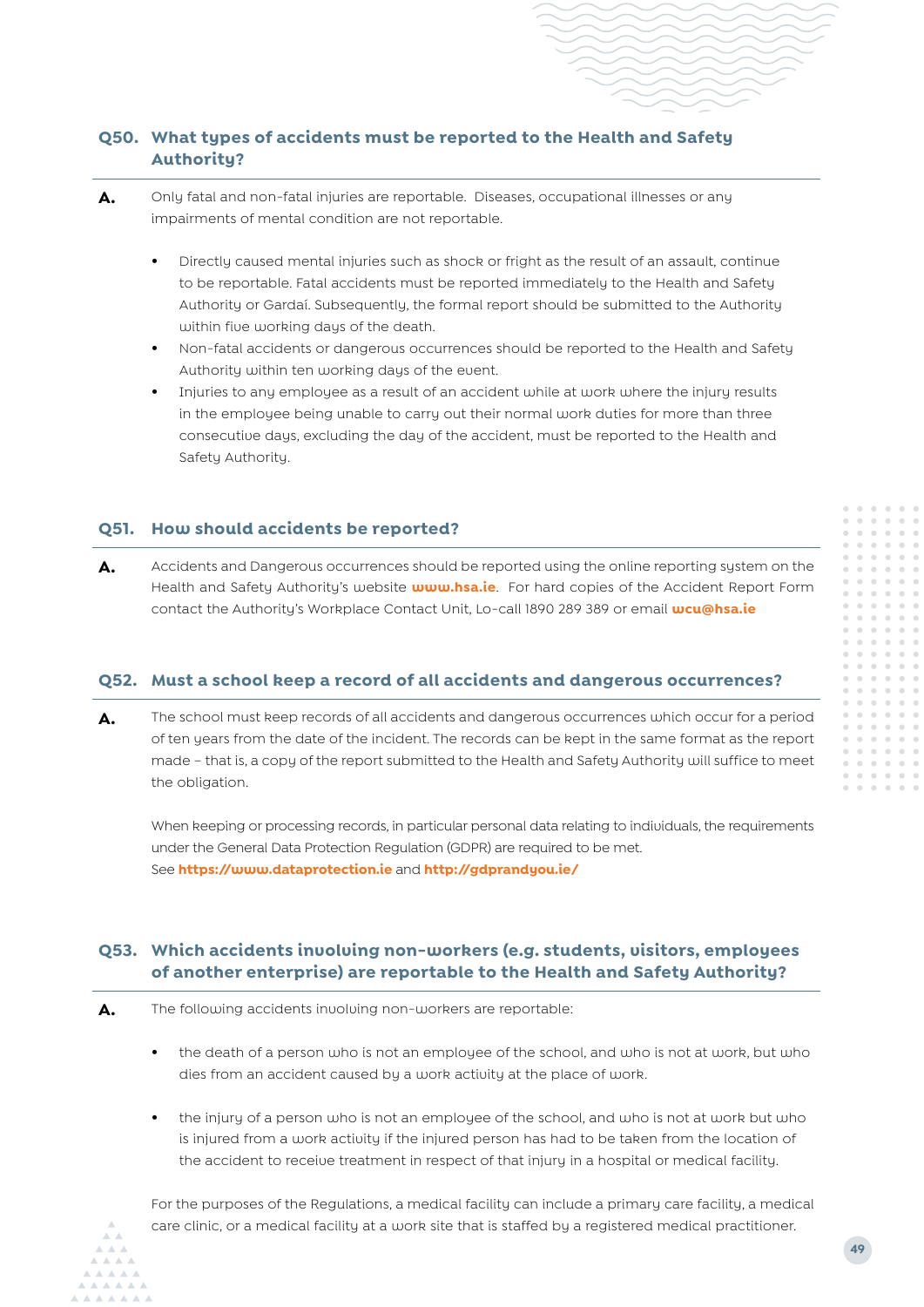

**50**

For example, the following accidents **are** reportable:

- **•** a visitor to the school slips and falls on a wet floor where the caretaker is mopping up a spillage, and if the extent of the injury requires that they must be brought by ambulance or other vehicle to a hospital or medical facility for treatment by a registered medical practitioner.
- **•** a student at the school is overcome by fumes that escape accidentally during a science laboratory experiment . The person is removed to hospital and treated by a registered medical practitioner.

However, if a pupil trips in the school yard and is injured, this is **not** reportable to the Health and Safety Authority. If a pupil trips during PE class and has to be taken from the location of the accident to receive treatment in respect of that injury in a hospital or medical facility, this is reportable to the Health and Safety Authority. School trips/tours are considered to be a work activity of the school.

#### **Q54. What is the State Claims Agency and what does it do?**

**A.** Under the National Treasury Management Agency (Amendment) Act 2000, the management of personal injury and property damage claims against the State and of the underlying risks was delegated to the National Treasury Management Agency (NTMA). When performing these functions, the NTMA is known as the State Claims Agency (SCA).

The Act sets out two objectives for the State Claims Agency:

- **•** to manage claims so as to ensure that the State's liability and associated legal and other expenses are contained at the lowest achievable level; and
- **•** to provide risk advisory services to State authorities with the aim of reducing over time the frequency and severity of claims. In the context of these Guidelines the State Claims Agency's remit extends to community and comprehensive schools. **www.stateclaims.ie**.

The State Claims Agency provide a risk management service to Community and Comprehensive Schools. If a Community and Comprehensive School is uncertain as to whether State indemnity applies or risk management guidance is required, please contact the Enterprise Risk Management Section by email: **[stateclaims@ntma.ie](mailto:stateclaims%40ntma.ie?subject=)**

#### **Q55. Which incidents should be reported to the State Claims Agency?**

**A.** Under the National Treasury Management Agency (Amendment) Act 2000, community and comprehensive schools are obliged to report all incidents promptly to the State Claims Agency and to facilitate any subsequent investigation.

For further guidance on what incidents should be reported to the State Claims Agency please refer to the Association Community and Comprehensive Schools (ACCS) website at the following link: **[www.accs.ie](http://www.accs.ie)**.

For assistance on incident reporting to the State Claims Agency, please contact the Enterprise Risk Management Section by email: **[stateclaims@ntma.ie](mailto:stateclaims%40ntma.ie?subject=)**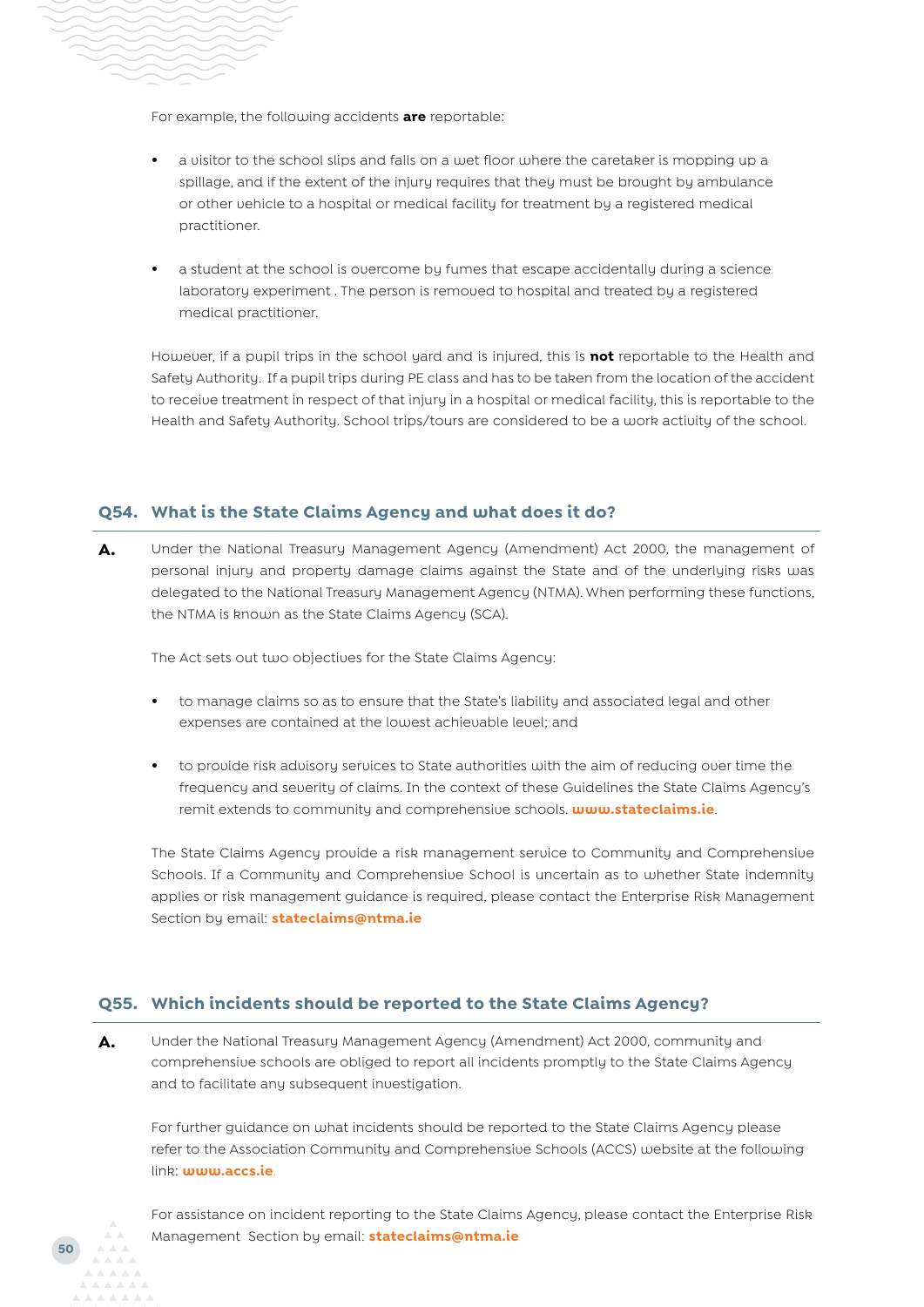### **Q56. If I am reporting an accident what should I record?**

A. It is important and good practice to record all accidents that occur in the school or during any school-related activity. The school must ensure that the information gleaned in the accident report is reviewed and control measures are put in place to ensure a similar accident is avoided in the future.

In addition, the school's accident reporting system must recognise the requirement to report certain accidents to the school's insurer, to the Health and Safety Authority and in the case of community and comprehensive schools to the State Claims Agency.

In addition, if there are civil proceedings, it is important to have recorded all the factual information in order to assist with the investigation of the case. The list below can be used as a guide to ensure that the required information is being collected. The information gathered should include:

- **•** date of incident
- **•** time of incident
- **•** person injured or involved and relevant contact details recorded
- **•** witnesses and relevant contact details recorded
- **•** detail of the activity being undertaken at the time of the incident
- **•** exact location of the incident and photographic evidence or plans of area if appropriate
- **•** circumstances of the incident detailed description and cause of the accident
- **•** injuries sustained
- **•** medical treatment administered, e.g. first-aid
- **•** emergency services involved or called to scene of accident
- **•** details of equipment and service records for same if equipment was involved in the accident
- **•** details of notifier of accident, time, date

#### **Q57. Why do I need to investigate accidents?**

**A.** An investigation is an important step to ensure that lessons are learned from an accident and that corrective action/s are taken to make an area safe and in so doing, reduce the potential for the accident reoccurring.

The Board of Management/ETB should appoint a competent person, usually the principal or safety officer where one has been appointed, to conduct an investigation into all incidents and accidents. The level of investigation should be proportionate to the severity of the incident or accident. Information in relation to investigations should be documented and retained on file. The list below can be used as a guide to how to investigate and what to record:

- **•** review paperwork
- **•** visit the location of the incident and document its condition etc.
- **•** isolate the scene/equipment
- **•** photograph area
- **•** interviews and discussions with persons/parties involved
- **•** input from subject matter experts may also be of assistance.

The conclusion of investigations should inform any action that may be required such as updating risk assessments, repairing equipment, training/awareness etc.

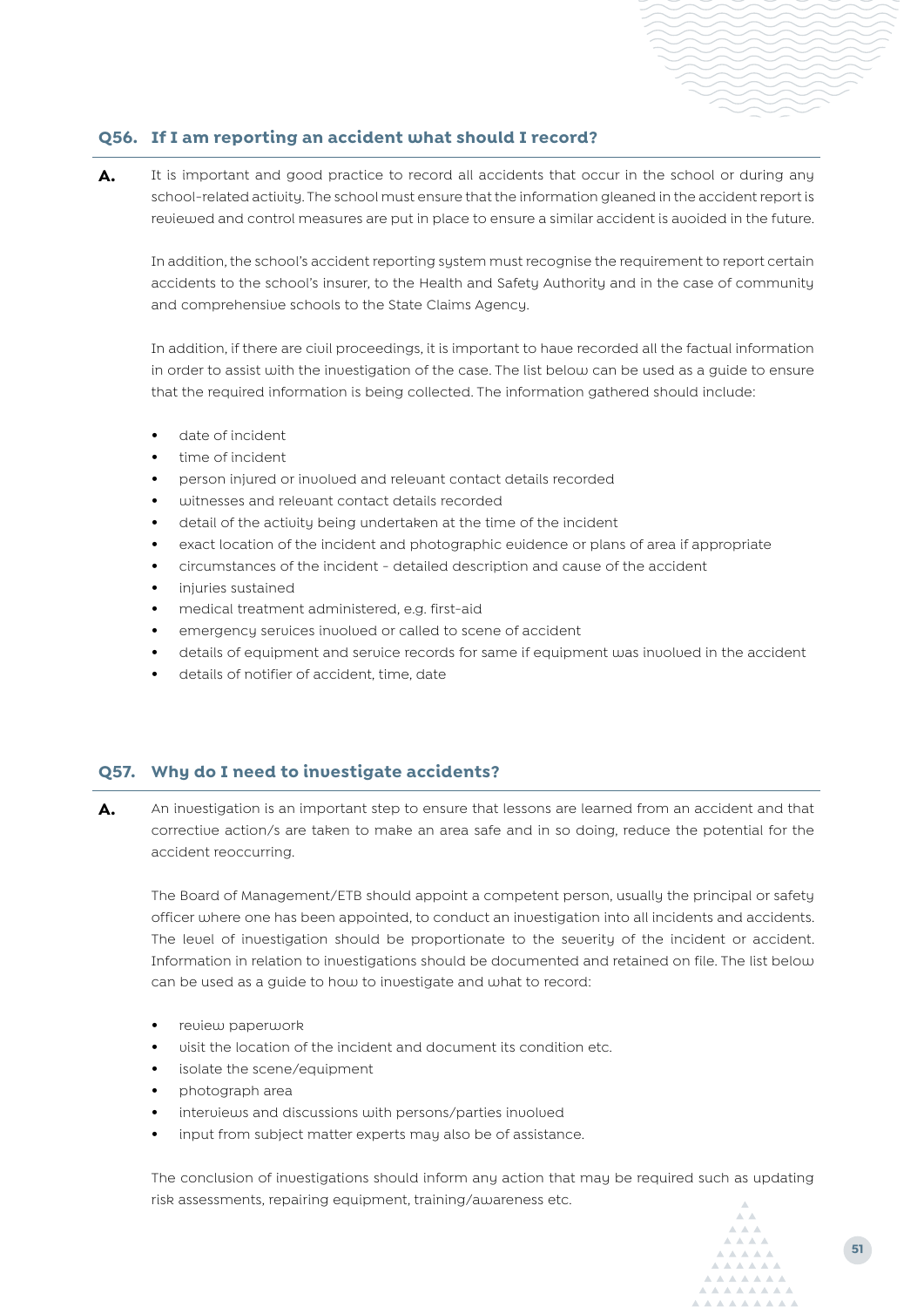#### <span id="page-23-0"></span>**Q58. What considerations should the school make for employees with disabilities?**

**A.** The Safety, Health and Welfare at Work Act 2005 states that employers must *"ensure, as far as is reasonably practicable, the safety, health and welfare at work of all employees".*

Regulation 25 of the General Application Regulations - Employees with disabilities - states that *"An employer shall ensure that places of work, where necessary, are organised to take account of persons at work with disabilities, in particular as regards doors, passageways, staircases, showers,*  washbasins, lavatories and workstations used or occupied directly by those persons". Access is covered by 'Part M – Access and Use' of the Building Regulations published by the Department of Housing, Planning and Local Government.The revised Part M regulations require that: *"Adequate provision shall be made for people to access and use a building, its facilities and its environs".*

The publication 'Employees with Disabilities - An employer's guide to implementing inclusive safety and health practices for employees with disabilities', is available from **www.hsa.ie** under 'Publications'. Further information on disability issues is available from The National Disability Authority **www.nda.ie**

This process will lend itself to the needs of students and any other visitors with disabilities to the school. The evaluation of the disability needs for students can be done with the aid of the students care plan in consultation with the parents and GP.

#### **Q59. The safety signs in our school contain text. Is this correct?**

**A.** The Safety, Health and Welfare at Work (General Application) Regulations 2007-2016 set out the requirements in relation to safety signs at places of work.

Text should not be used if the meaning is clear by use of a pictogram or symbol alone. If a text explanation is necessary (e.g. where doubt could exist as to the meaning of a symbol) a supplementary signboard containing appropriate text should be provided. This supplementary signboard can be on the same "carrier". Employees must be provided with information and instruction on measures to be taken and the meaning of signs.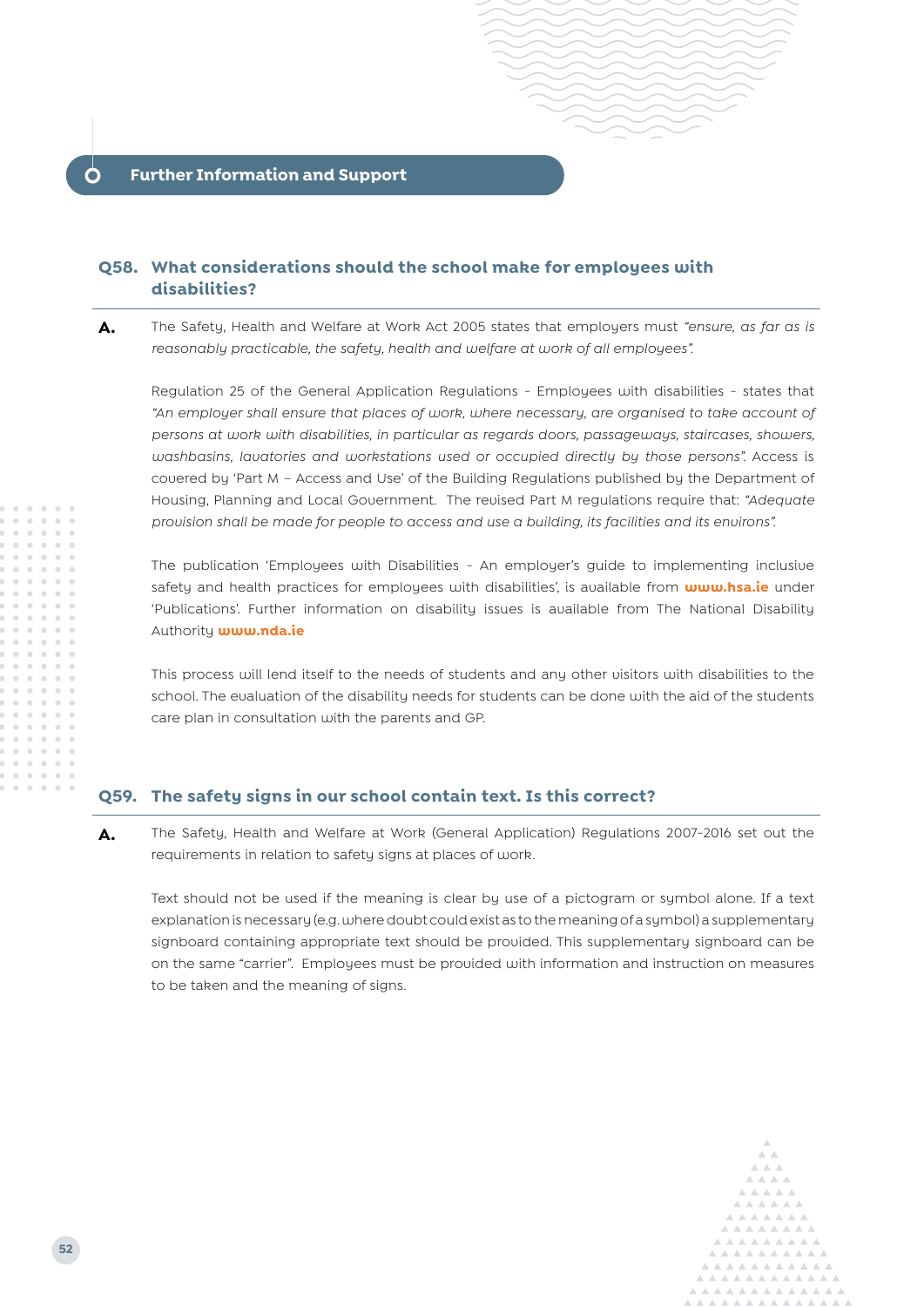## **Q60. What happens if a Health and Safety Authority Inspector finds something wrong in my school?**

- A. Depending on the seriousness of the breach of legislation, an Inspector from the Health and Safety Authority may take a number of different actions, at his or her discretion. These include verbal or written actions. An Inspector may:
	- **•** give a Report of Inspection letter to the person in charge during the inspection which sets out breaches of the relevant laws and areas where improvements can be made. The employer must take remedial actions based on the contraventions highlighted by the Inspector.
	- **•** serve an Improvement Notice on the employer stating the Inspector's opinion that the employer has contravened a provision of an Act or Regulation, and requiring that the contravention be addressed within a certain time period of not less than 14 days.
	- **•** serve a Prohibition Notice where an Inspector is of the opinion that an activity is likely to involve a risk of serious personal injury to any person. This notice takes effect immediately and has the effect to stop the dangerous work activity until remedial actions are taken to remove the risks
	- **•** apply 'ex-parte' to the High Court to seek an interlocutory Order under Section 71 of the Safety, Health and Welfare at Work Act 2005 to restrict or prohibit work activities at part or all of a workplace.

## **Q61. What training/induction should a school provide for new teachers, including substitute teachers, who may be contracted in for a few days?**

**A.** Substitute and temporary teachers and other temporary staff should be given information regarding safety, health and welfare procedures in the school. This includes evacuation and reporting procedures and specific safety matters relating to the teacher's subject area and place of work, e.g. risk assessments relevant to their work area/classroom.

#### **Q62. Where can I get further information, advice and resources?**

**A.** The Health and Safety Authority's website **www.hsa.ie** or **www.hsa.ie/education** , contains a vast amount of resources, including downloadable publications, information on accidents and accident reporting, and guidance and information on key health and safety topics. The Health and Safety Authority's Workplace Contact Unit (WCU) is a helpdesk resource for employers, employees and the public. Contact the WCU at: Lo-call: 1890 289 389 or email: **wcu@hsa.ie**

The Health and Safety Authority's Education Unit has developed a range of elearning courses for schools. The following short courses are available, free of charge on **https://hsalearning.ie**.

Boards of Management/ETBs can organise for groups of employees and/or students to take a range of safety and health-related courses. Check out the range of courses here.

- **•** An Introduction to Managing Safety in Schools
- **•** Safety in the Technology Classroom for teachers
- **•** Safety in the Science Laboratory for teachers
	- **•** 'Get Safe, Work Safe' for transition year/senior cycle students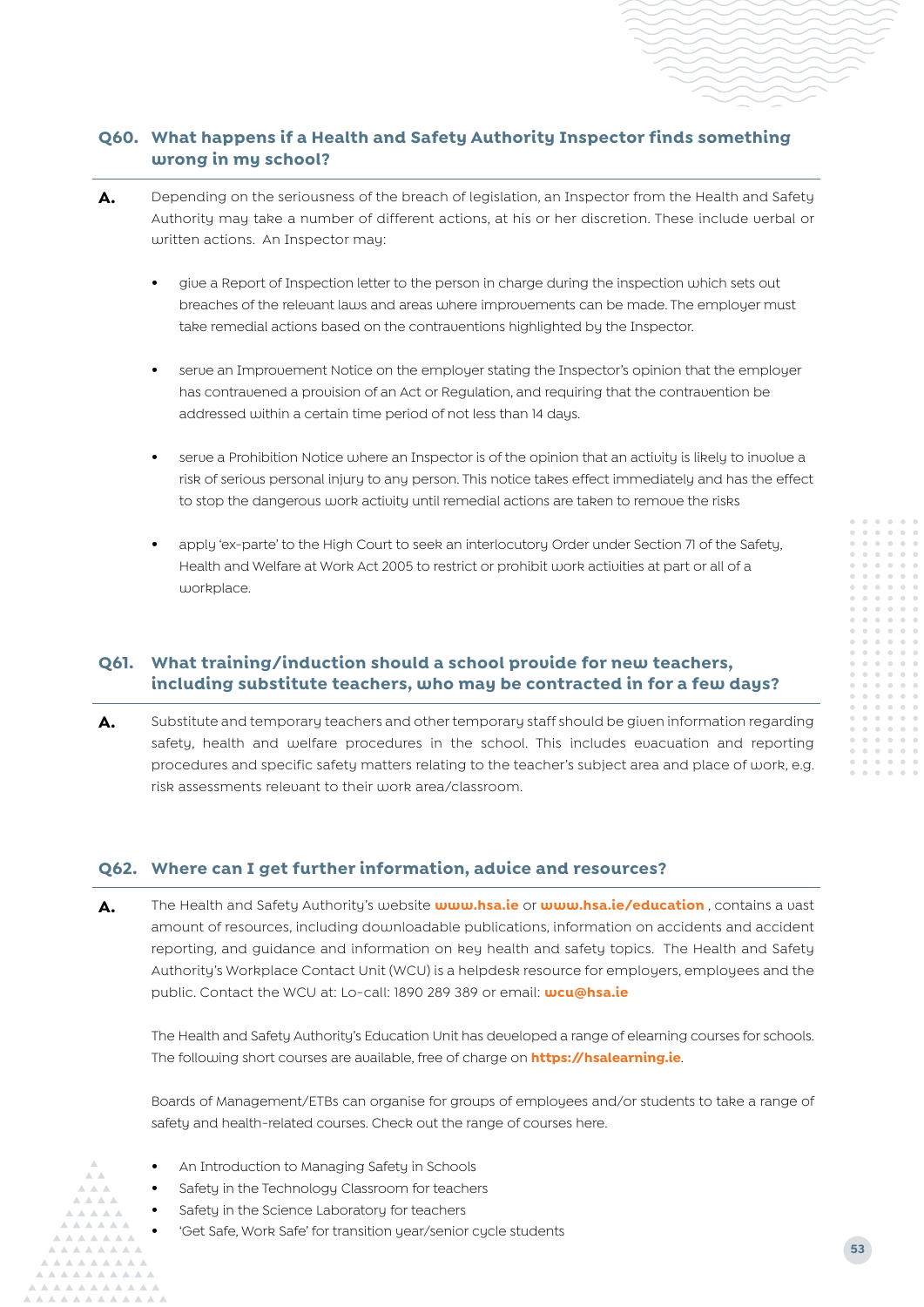- **•** Slips, Trips and Falls in the Workplace
- **•** Managing Bullying Complaints in the Workplace (for Managers)
- **•** Chemical Safety in the Workplace (Introductory and Level 2)
- **•** A Short Course for Safety Representatives

The Health and Safety Authority's Choose Safety programme is aimed at senior cycle students and students in further education. It is designed to introduce students to the concepts of safety, health and welfare at work and is a preparation for work experience and the world of work. It is available to all post-primary schools free of charge. See **www.hsa.ie/education** for further information or email **[educationunit@hsa.ie](mailto:?subject=)**.

Community and comprehensive schools can also contact the State Claims Agency's Risk Management Unit for safety and health risk management advice and guidance on 01-664 0900.

Relevant information may also be found on the following website: **www.stateclaims.ie**. The Department of Education and Skills website: **www.education.ie** is a further source of information.

#### **Q63. Does our school need a transportation policy?**

A. The school may develop a specific policy relating to road and transport safety. A traffic management plan may be developed to ensure greater safety for students, staff and other users of the school.

A road safety protocol can be put in place for the school addressing the following issues (where applicable):

- **•** exposure of all students to a road safety programme as part of the curriculum
- **•** provision of safe pick-up and set-down points for cars and buses bringing students to and from school
- **•** designated pedestrian routes clearly separated from vehicles
- **•** provision of a secure and safe place for bicycles
- **•** encouraging parents/guardians' initiatives on the promotion of students walking/cycling to school
- **•** encouraging the wearing of safety belts
- **•** promotion of good behaviour on school buses
- **•** encouraging the wearing of reflective gear and helmets when cycling

## **Q64. Is there a relationship between the taught curriculum and the safety statement?**

A. You may attach information relating to the school's current subject provision where there is clear relevance to safety, health and welfare matters. This may include references to curriculum content, methodology, usage of equipment, use and storage of resources.